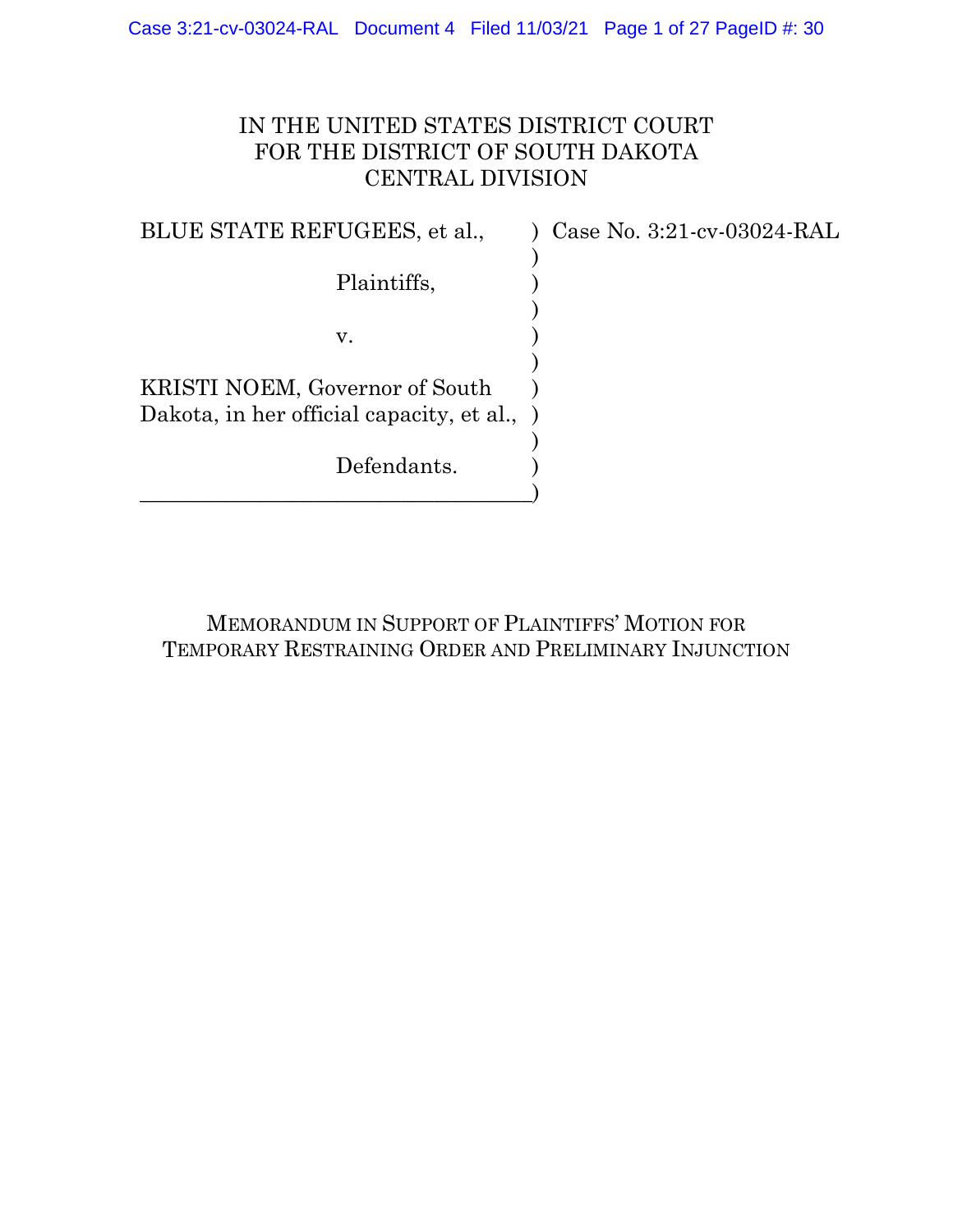# TABLE OF CONTENTS

| $\rm{Argument}.\rm{}.\rm{}.\rm{}.\rm{}.\rm{}.\rm{}.\rm{}.\rm{10}$                                                                                                                                          |  |
|------------------------------------------------------------------------------------------------------------------------------------------------------------------------------------------------------------|--|
| Ι.<br>Plaintiffs will succeed on the merits, as Defendants' Seasonal<br>speech prohibition is not narrowly tailored to serving a significant<br>government interest, and leaves no alternative channels of |  |
| The Seasonal Speech Ban irreparably injures Plaintiffs 19<br>П.                                                                                                                                            |  |
| The balance of the equities, and the public interest, favors<br>Ш.                                                                                                                                         |  |
| IV. The Court should not require Plaintiffs to post a bond  19                                                                                                                                             |  |
|                                                                                                                                                                                                            |  |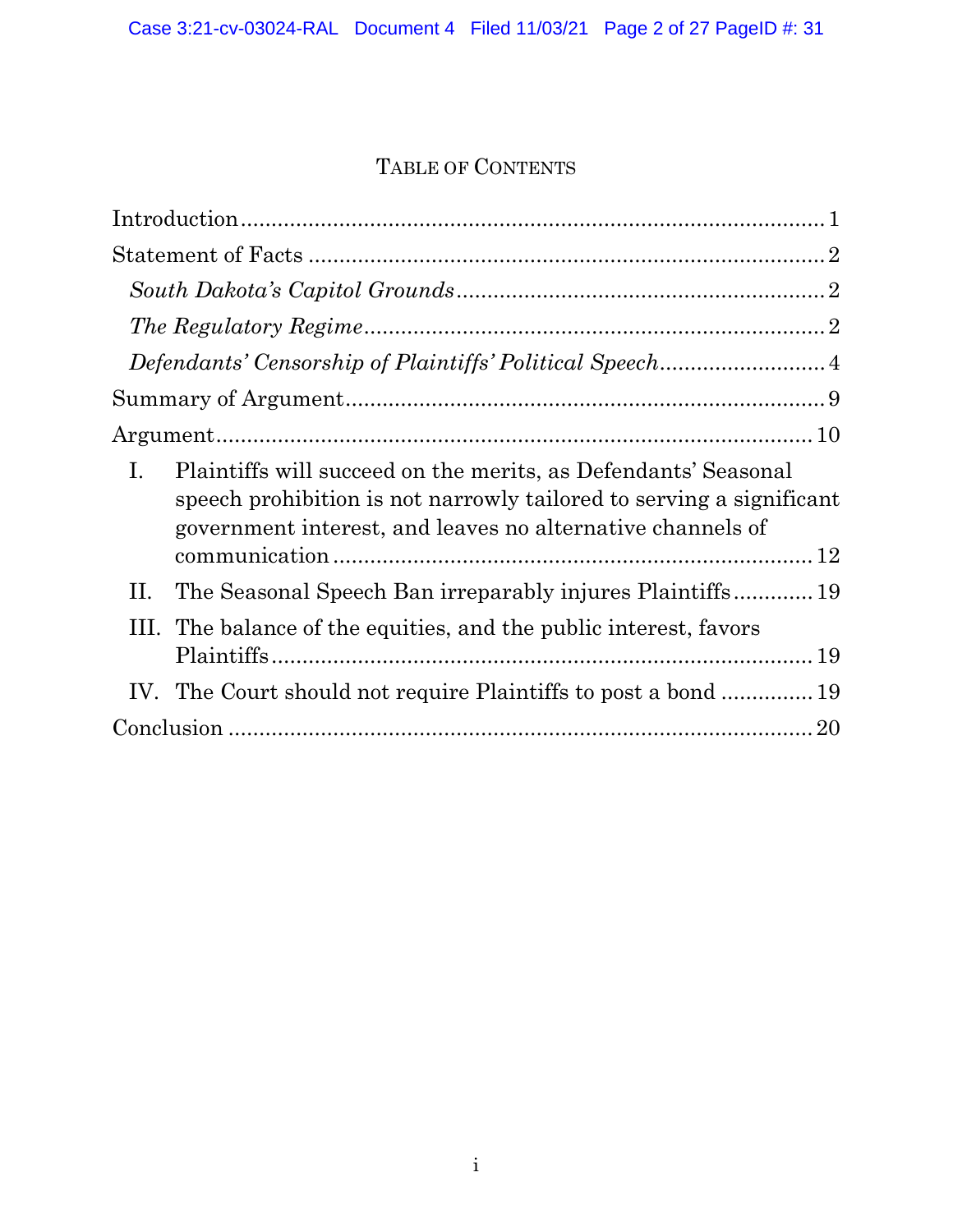# Table of Authorities

## **Cases**

| Am. Civ. Liberties Union v. Wilkinson,                                 |
|------------------------------------------------------------------------|
| Borough of Duryea v. Guarnieri,                                        |
| Bowman v. White,                                                       |
| Child Evangelism Fellowship of Minn. v. Minneapolis Special Sch. Dist. |
| Clark v. Cmty. for Creative Non-Violence,                              |
| Cox v. Louisiana,                                                      |
| Edwards v. South Carolina,                                             |
| Galvin v. Hay,                                                         |
| Havlak v. Vill. of Twin Oaks (In re Josephine Havlak Photographer,     |
| <i>Hoffmann v. Liberty,</i>                                            |
| Jacobsen v. Harris,                                                    |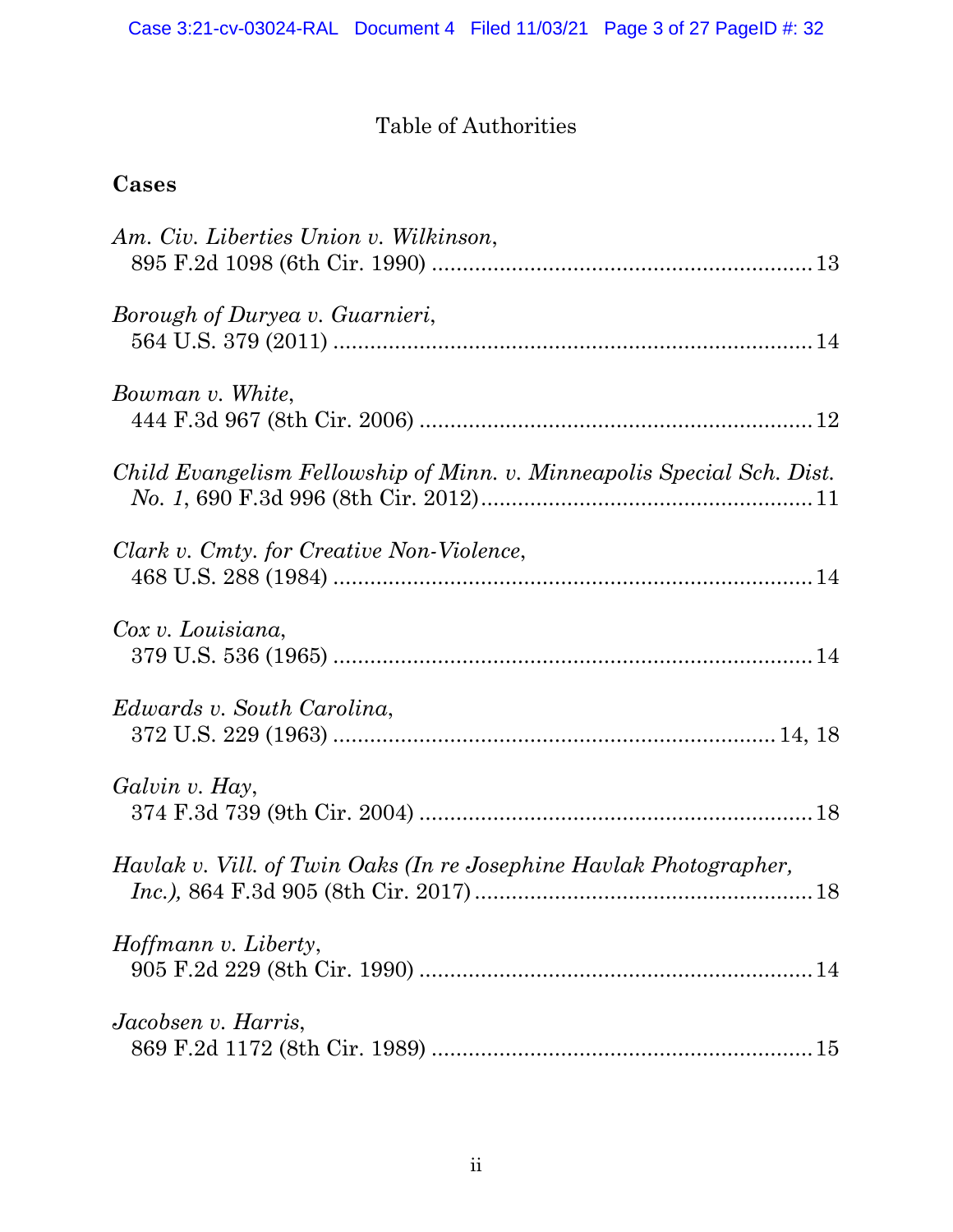| Josephine Havlak Photographer, Inc. v. Vill. of Twin Oaks,<br>Lederman v. United States,<br>Libertarian Party of Ark. v. Thurston,<br>Lubavitch of Iowa, Inc. v. Walters,<br>Mich. Up & Out of Poverty Now Coal. v. State,<br>Perfetti Van Melle USA, Inc. v. Midwest Processing, LLC,<br>Perry Educ. Ass'n v. Perry Local Educators' Ass'n,<br>Pinette v. Capitol Square Review & Advisory Bd.,<br>Pleasant Grove City v. Summum,<br>Powell v. Noble, |
|--------------------------------------------------------------------------------------------------------------------------------------------------------------------------------------------------------------------------------------------------------------------------------------------------------------------------------------------------------------------------------------------------------------------------------------------------------|
|                                                                                                                                                                                                                                                                                                                                                                                                                                                        |
|                                                                                                                                                                                                                                                                                                                                                                                                                                                        |
|                                                                                                                                                                                                                                                                                                                                                                                                                                                        |
|                                                                                                                                                                                                                                                                                                                                                                                                                                                        |
|                                                                                                                                                                                                                                                                                                                                                                                                                                                        |
|                                                                                                                                                                                                                                                                                                                                                                                                                                                        |
|                                                                                                                                                                                                                                                                                                                                                                                                                                                        |
|                                                                                                                                                                                                                                                                                                                                                                                                                                                        |
|                                                                                                                                                                                                                                                                                                                                                                                                                                                        |
|                                                                                                                                                                                                                                                                                                                                                                                                                                                        |
| Richland/Wilkin Joint Powers Auth. v. United States Army Corps of                                                                                                                                                                                                                                                                                                                                                                                      |
| Rodgers v. Bryant,                                                                                                                                                                                                                                                                                                                                                                                                                                     |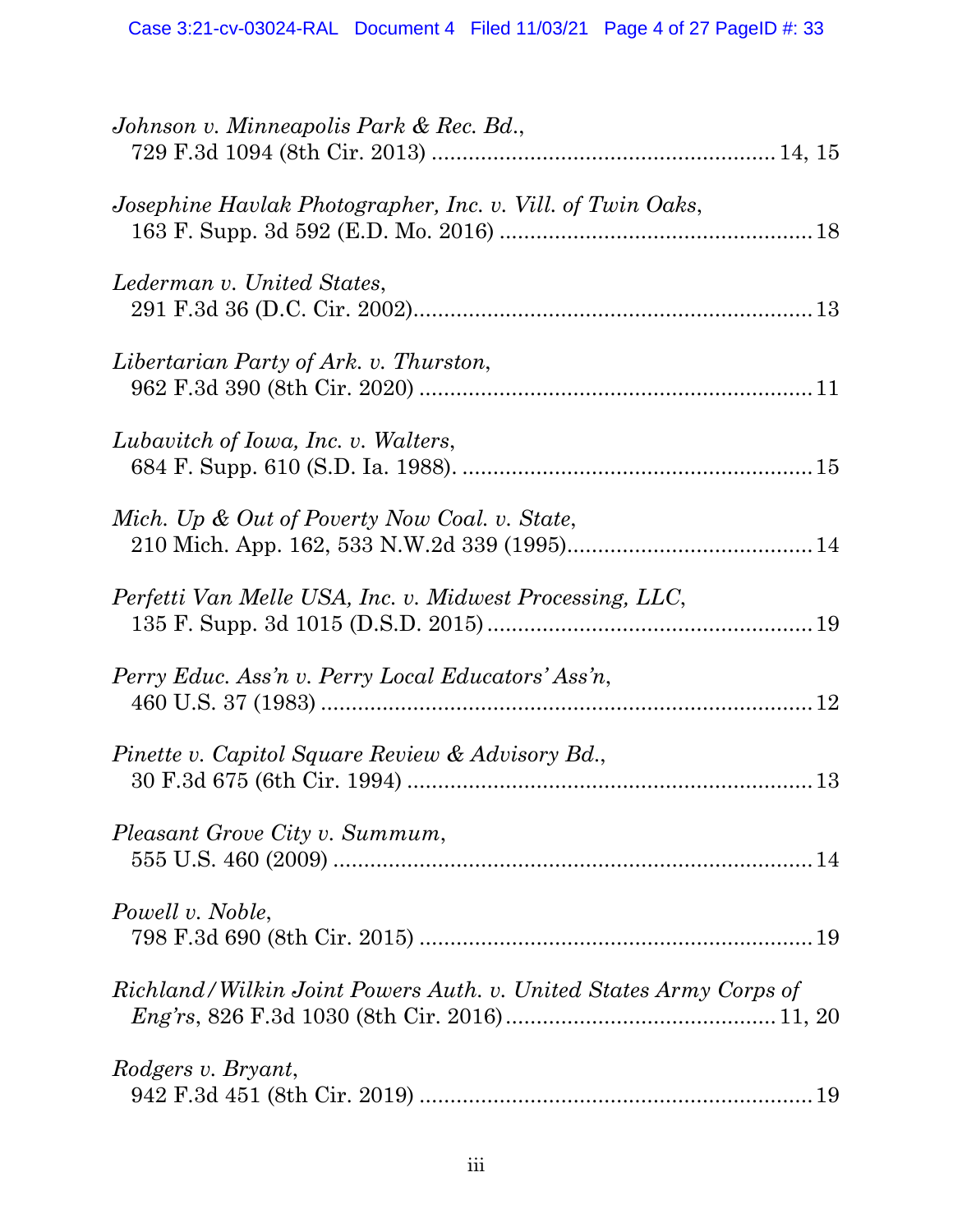| Schneider v. State,                   |  |
|---------------------------------------|--|
| Smith v. Lindstrom,                   |  |
| Turtle Island Foods, SPC v. Thompson, |  |
| Watters v. Otter,                     |  |
| <b>Statutes and Rules</b>             |  |
|                                       |  |
|                                       |  |
|                                       |  |
|                                       |  |
|                                       |  |
|                                       |  |

# **Other Authorities**

| Austin Goss, SD Legislators urge 'vaccine mandate ban,' face Noem<br>opposition (Aug. 19, 2021), Dakota News Now, available at<br>https://www.dakotanewsnow.com/2021/08/20/sd-legislators-urge- |  |
|-------------------------------------------------------------------------------------------------------------------------------------------------------------------------------------------------|--|
| Proclamation Convening the Legislature in Special Session on<br>November 8,<br>2021, https://mylrc.sdlegislature.gov/api/Documents/220289.pdf (last)                                            |  |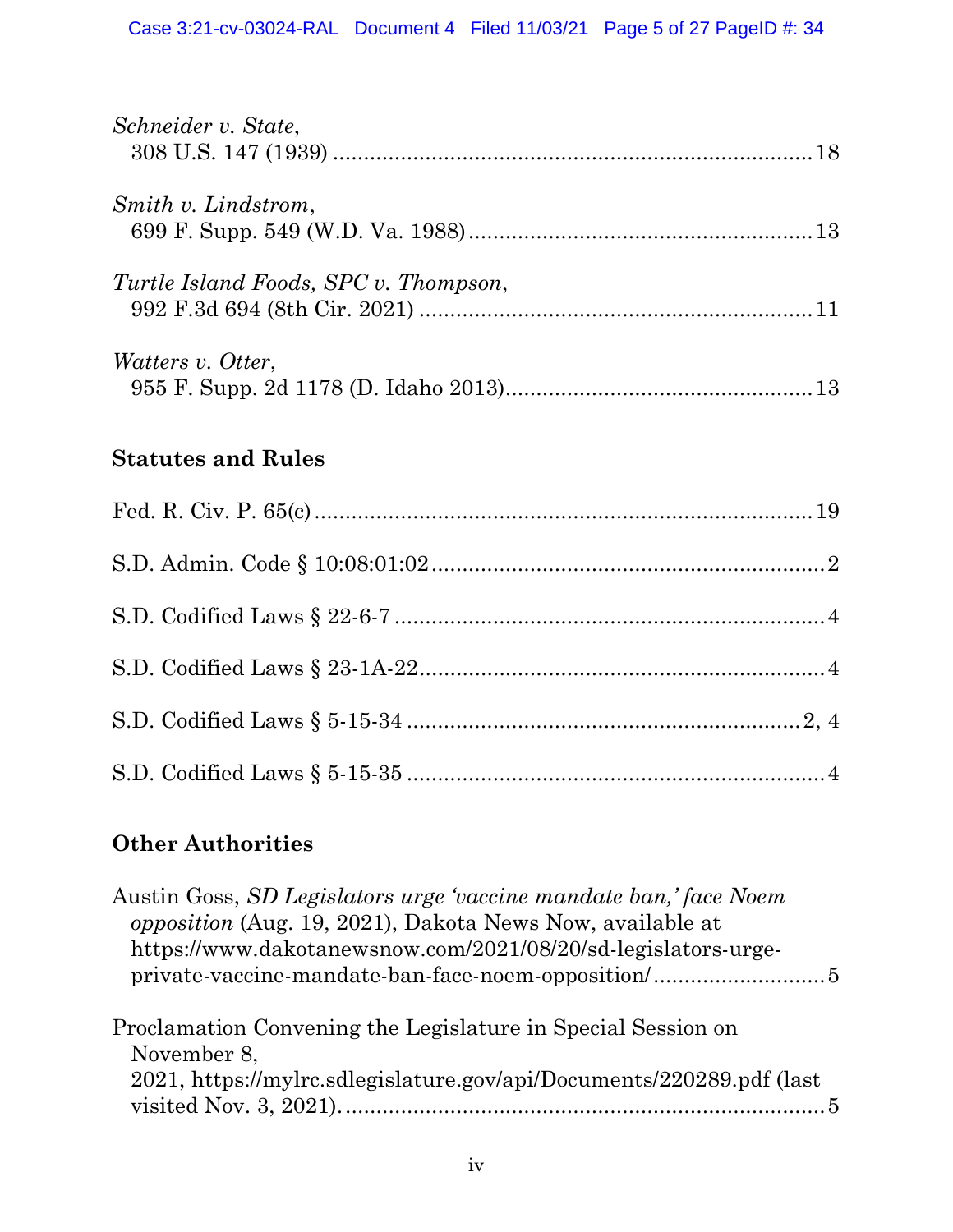| Proclamation Convening the Legislature in Special Session on            |
|-------------------------------------------------------------------------|
| November 9,                                                             |
| 2021, https://mylrc.sdlegislature.gov/api/Documents/ 221728.pdf (last)  |
|                                                                         |
|                                                                         |
| South Dakota Bureau of Administration, "Application for Use of the      |
| Capitol and Grounds," available at                                      |
| https://boa.sd.gov/forms/PublicFacilitiesApp.aspx (last visited Nov. 2, |
|                                                                         |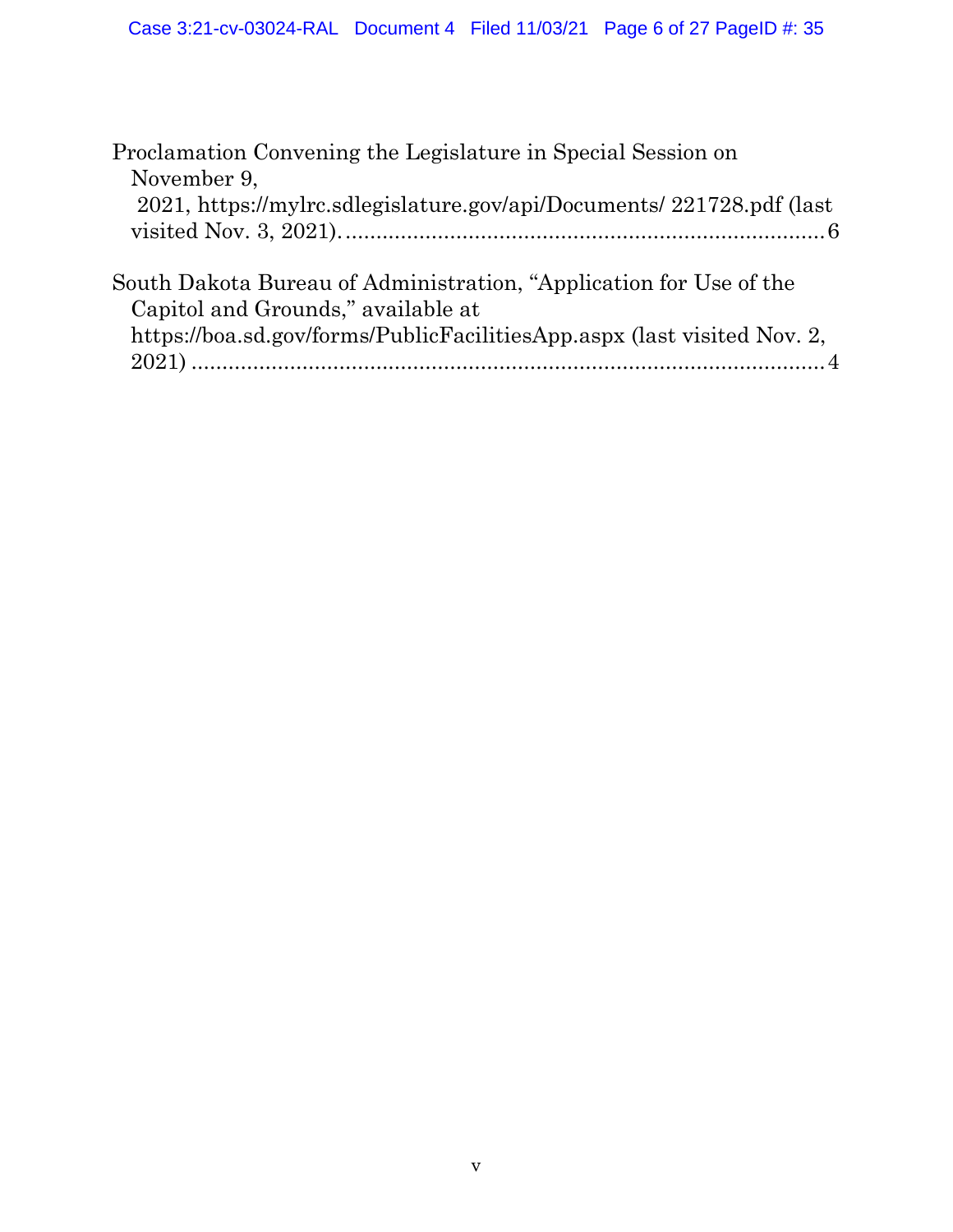### MEMORANDUM IN SUPPORT OF PLAINTIFFS' MOTION FOR TEMPORARY RESTRAINING ORDER AND PRELIMINARY INJUNCTION

#### INTRODUCTION

Immediate injunctive relief is required to protect South Dakotans' fundamental rights to free speech, petition, and peaceable assembly at the place and time where such rights matter most—the seat of government on days when the legislature is in session.

On November 8 and 9, 2021, Plaintiffs plan to hold a political demonstration on the South Dakota Capitol Grounds to coincide with the special legislative sessions set for those dates. Plaintiffs will also exercise their fundamental First Amendment rights at other times throughout the year for the foreseeable future. But State officials have sprung a seasonal speech prohibition to banish all demonstrations from the State capitol grounds from October 25 through January 1. The asserted reason? They are decorating the capitol building for Christmas.

The State faces a heavy burden in justifying speech restrictions in its pre-eminent traditional public forum. Its decoration of the capitol building cannot remotely justify a seasonal speech prohibition. This Court should issue a temporary restraining order and a preliminary injunction to restore fundamental First Amendment freedoms.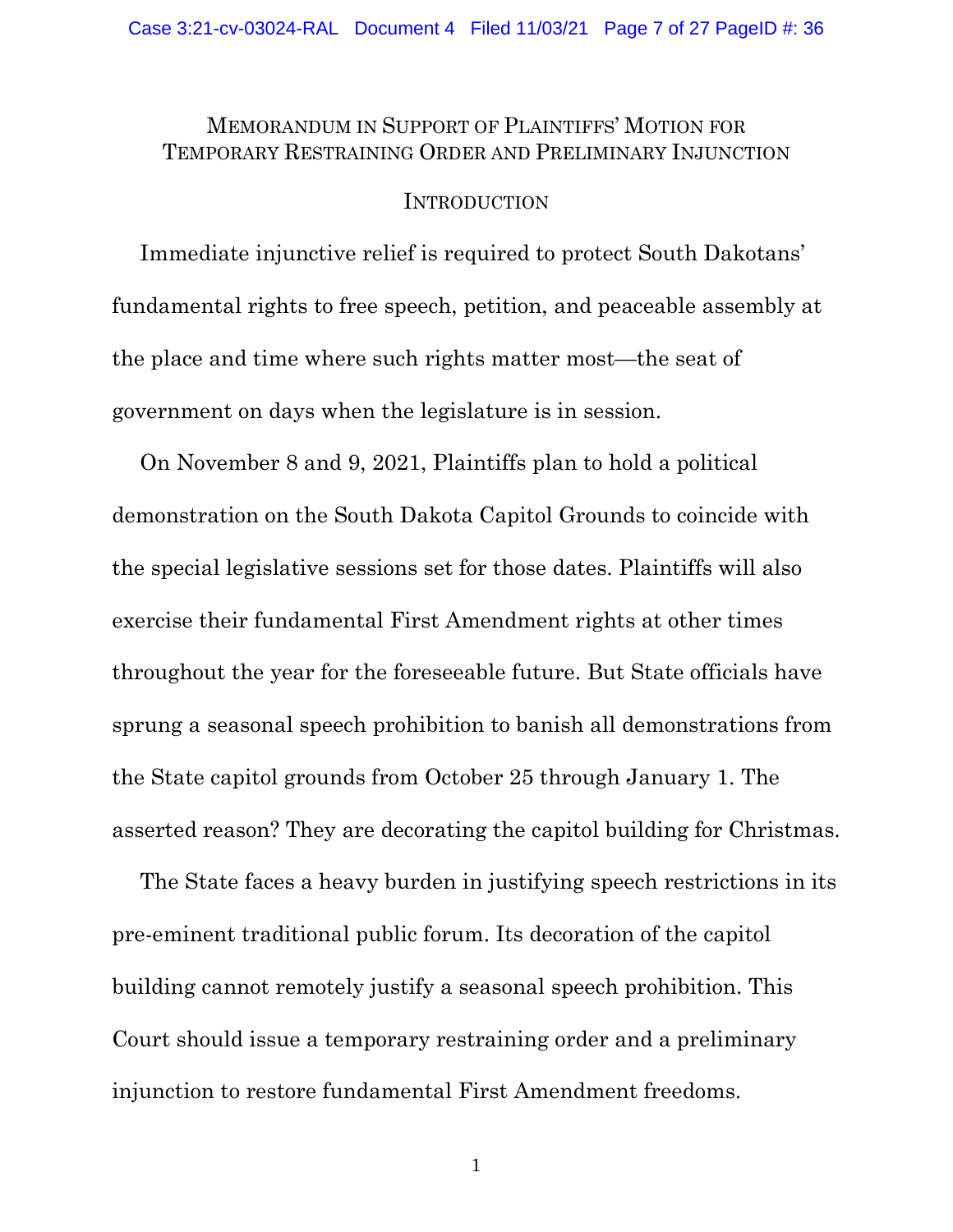#### STATEMENT OF FACTS

#### *South Dakota's Capitol Grounds*

South Dakota's Capitol "houses the state Legislature, Supreme Court, most of the Constitutional Officers, and various bureaus of executive management." South Dakota Bureau of Administration, Buildings and Grounds, *State Capitol and Capitol Grounds Use Guidelines* ("Guidelines"), https://boa.sd.gov/central-services/docs/ public\_facilities\_brochure.pdf (last visited Nov. 2, 2021). "The Capitol campus grounds are comprised of more than 200 acres of state property that includes 23 buildings; Capitol Lake; more than 80 acres of cultured grass, including Hilger's Gulch; and numerous memorials." *Id.*

#### *The Regulatory Regime*

The Commissioner of Administration may promulgate rules and regulations governing use of the capitol and its grounds. S.D. Codified Laws § 5-15-34. One of those rules provides, "No person may hold any event, function, or demonstration on the capitol complex unless a facility use request has been submitted to and approved by the Bureau of Administration prior to the use or function to be held." S.D. Admin. Code § 10:08:01:02; Guidelines § A.1.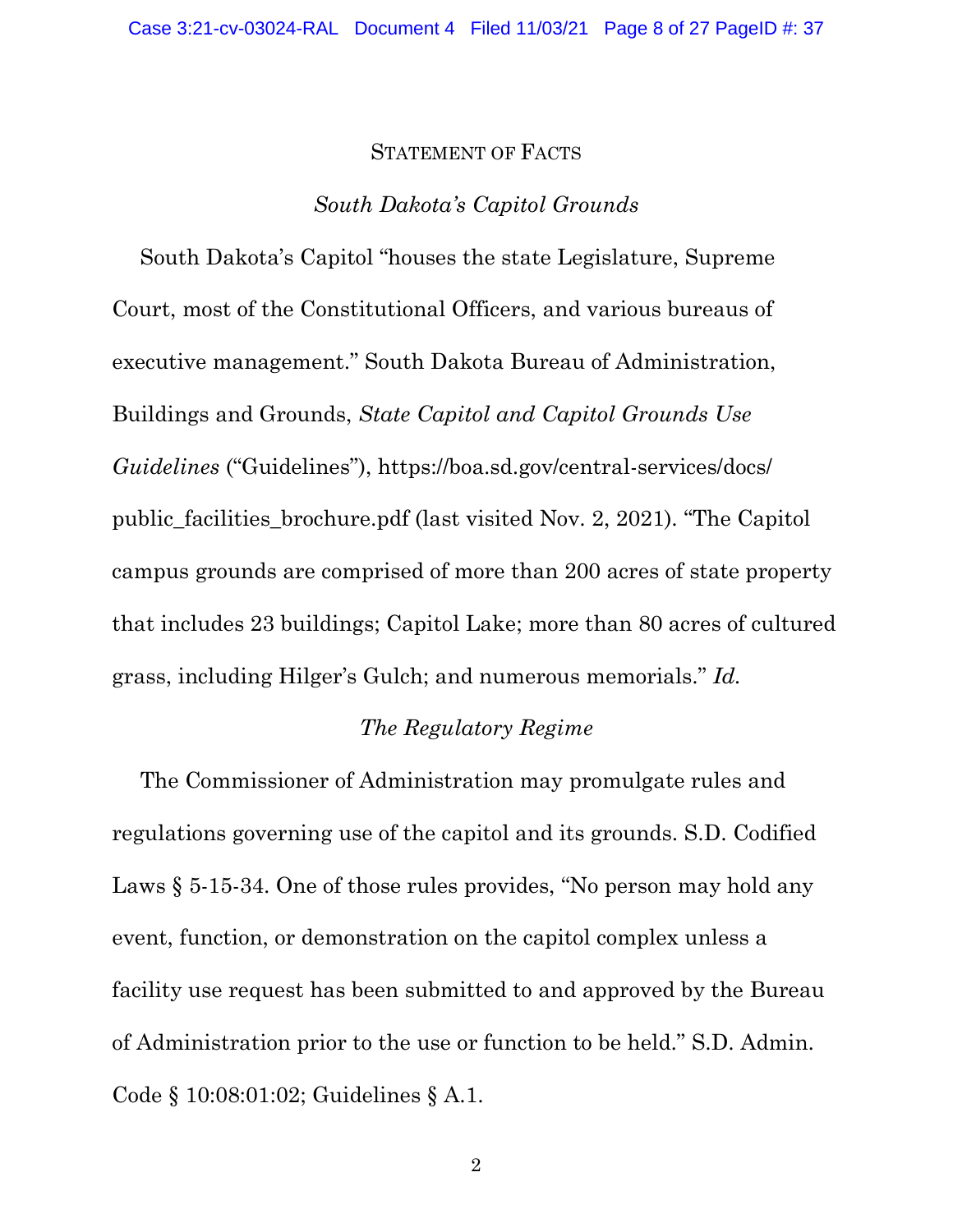"Activities and events include any: formal or informal gathering or congregation of people for any purpose; display or exhibit; or performance, demonstration or ceremony." Guidelines § A.2.

"Capitol grounds are available for activities and events from 7:00 a.m. to 9:00 p.m. (CT) daily. Areas on the Capitol grounds commonly requested for activities and events include: the front steps of the Capitol; areas around Capitol Lake; and Hilger's Gulch." *Id.* § B.4. But "[d]uring the annual Christmas tree display (Thanksgiving week through New Years) the public areas in the Capitol building are reserved solely for activities and events related to the display, and special scheduling and space considerations apply." *Id.* § B.5. The State invites people to "contact the Bureau of Administration . . . for more information about scheduling a Christmas tree display-related activity or event." *Id.*

The "Facility Use Request" that people must use when seeking a permit to use the State capitol grounds provides that applicants first contact the Buildings and Grounds office "to confirm availability of the date requested before completing this application form." South Dakota Bureau of Administration, "Application for Use of the Capitol and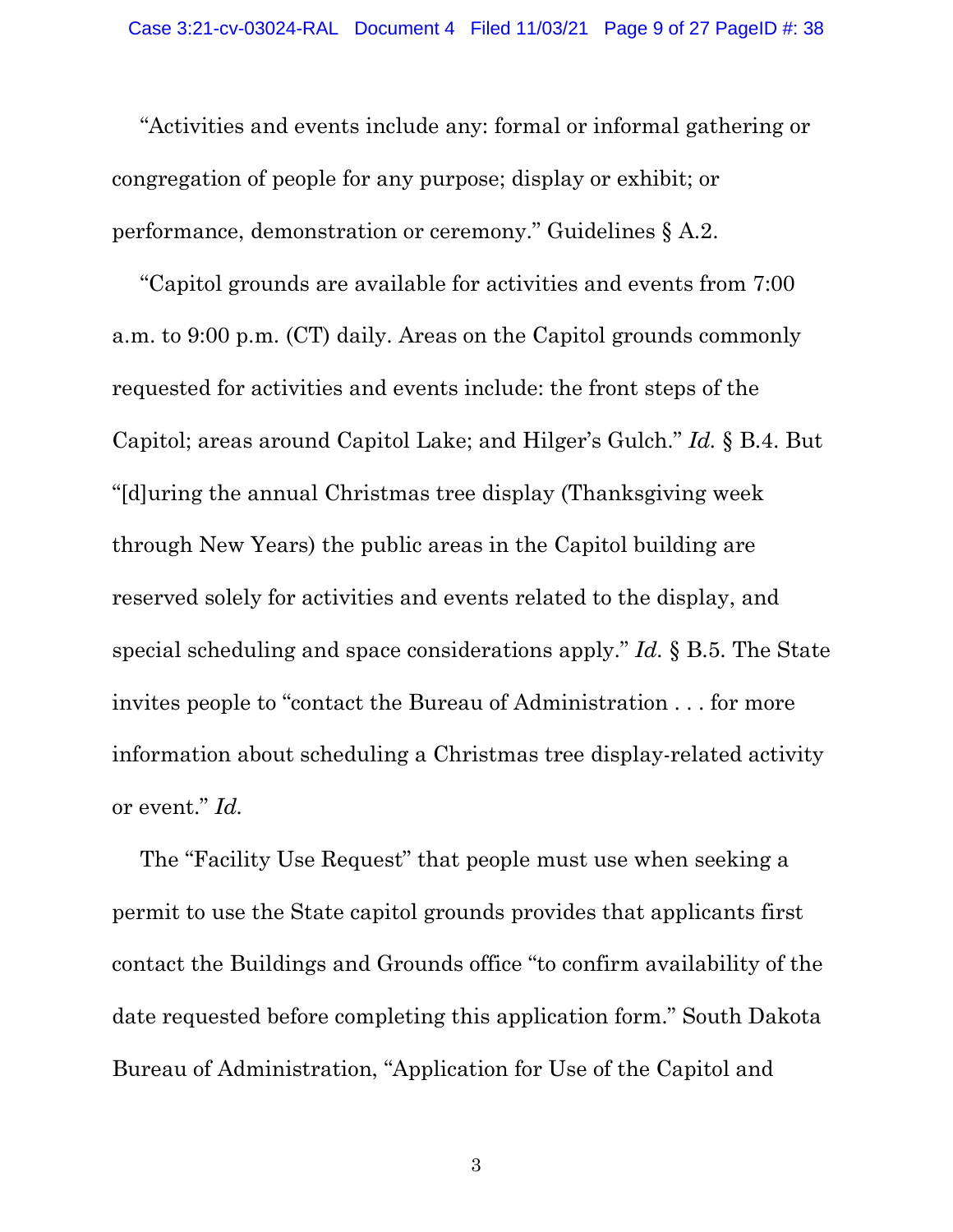Grounds," available at https://boa.sd.gov/forms/PublicFacilitiesApp.aspx (last visited Nov. 2, 2021).

"Any person who violates a rule promulgated pursuant to § 5-15-34 commits a petty offense." S.D. Codified Laws § 5-15-35. Petty offenses are civil proceedings in which the State acts as plaintiff. S.D. Codified Laws § 22-6-7. The State is awarded \$25 for prevailing in a petty offense proceeding, though that amount may be reduced or eliminated in the interests of justice. S.D. Codified Laws § 23-1A-22.

#### *Defendants' Censorship of Plaintiffs' Political Speech*

Plaintiffs regularly hold political demonstrations and rallies throughout the year, including during the Christmas holiday season. Robertson Decl., ¶ 2; Dollick Decl., ¶ 3. Most of these demonstrations have taken place in and around Spearfish, South Dakota, but Plaintiffs are ready to spread their message to other parts of the state, including to the State capitol grounds. Robertson Decl., ¶ 3; Dollick Decl., ¶ 3.

Among their beliefs, Plaintiffs and their members deeply believe that receipt of COVID-19 vaccines should not be required to maintain employment, attend schools, or access public accommodations and other businesses. Some of them object to these drugs on religious grounds.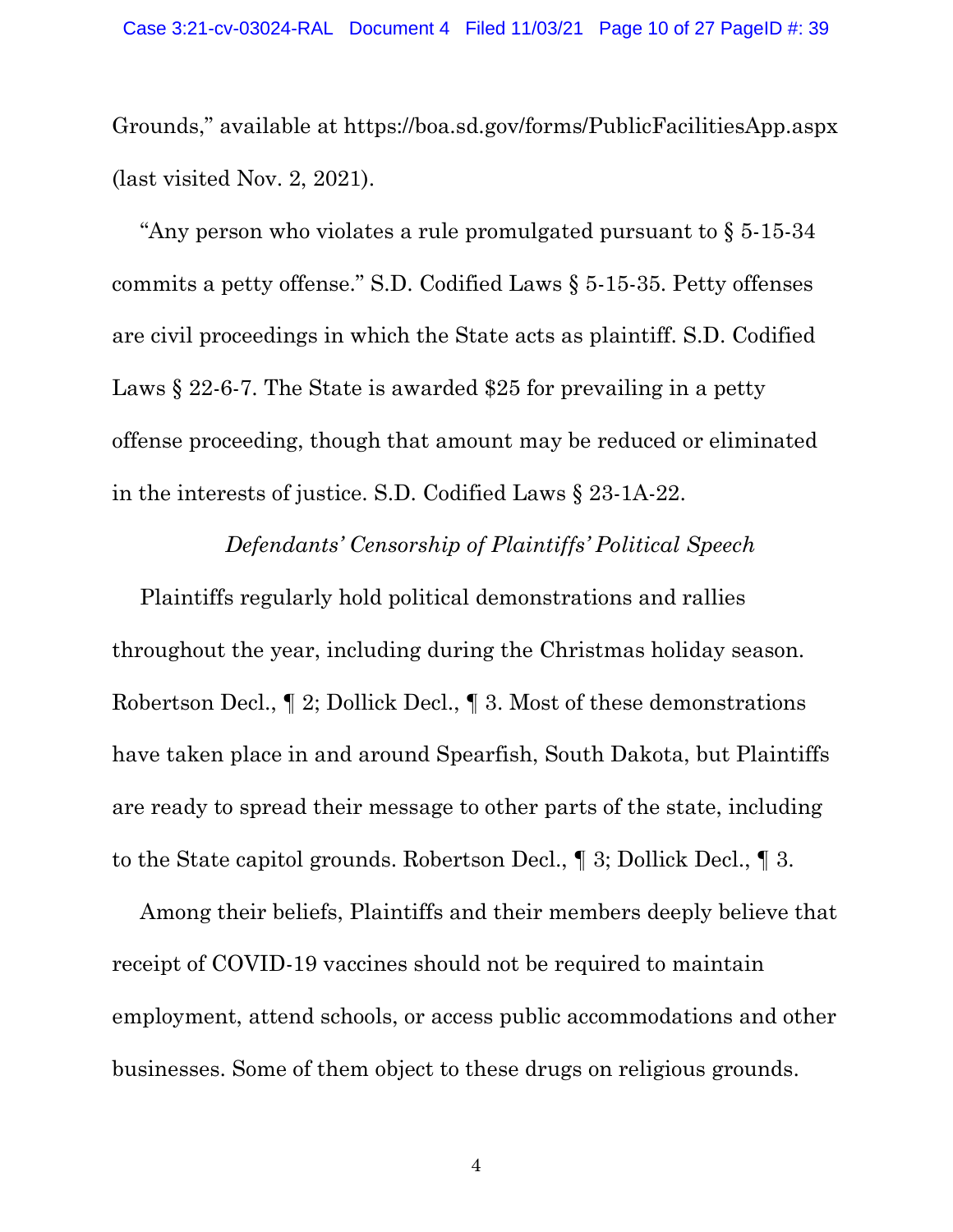Others believe the risk/reward profile of these drugs cuts against their use, at least on their own facts. They believe that it is morally wrong, and socially and economically harmful, to require people who do not wish to take these drugs to take them as a condition of employment, education, or visiting a business. Robertson Decl., ¶ 4; Dollick Decl., ¶ 4.

South Dakota legislators have drafted legislation, Draft 55, the "COVID-19 Vaccine Freedom of Conscience Act," which would bar employers, educational institutions, and businesses from requiring that people be vaccinated against COVID-19. Robertson Decl., ¶ 5; Dollick Decl., ¶ 5; Austin Goss, *SD Legislators urge 'vaccine mandate ban,' face Noem opposition* (Aug. 19, 2021), Dakota News Now, available at https://www.dakotanewsnow.com/2021/08/20/sd-legislators-urgeprivate-vaccine-mandate-ban-face-noem-opposition/.

South Dakota's part-time legislature is set to meet in special session on November 8, 2021, to consider redistricting. See Proclamation Convening the Legislature in Special Session on November 8, 2021, https://mylrc.sdlegislature.gov/api/Documents/220289.pdf (last visited Nov. 3, 2021). It is also set to meet in special session on November 9, 2021, to consider the impeachment of the State's Attorney General. *See*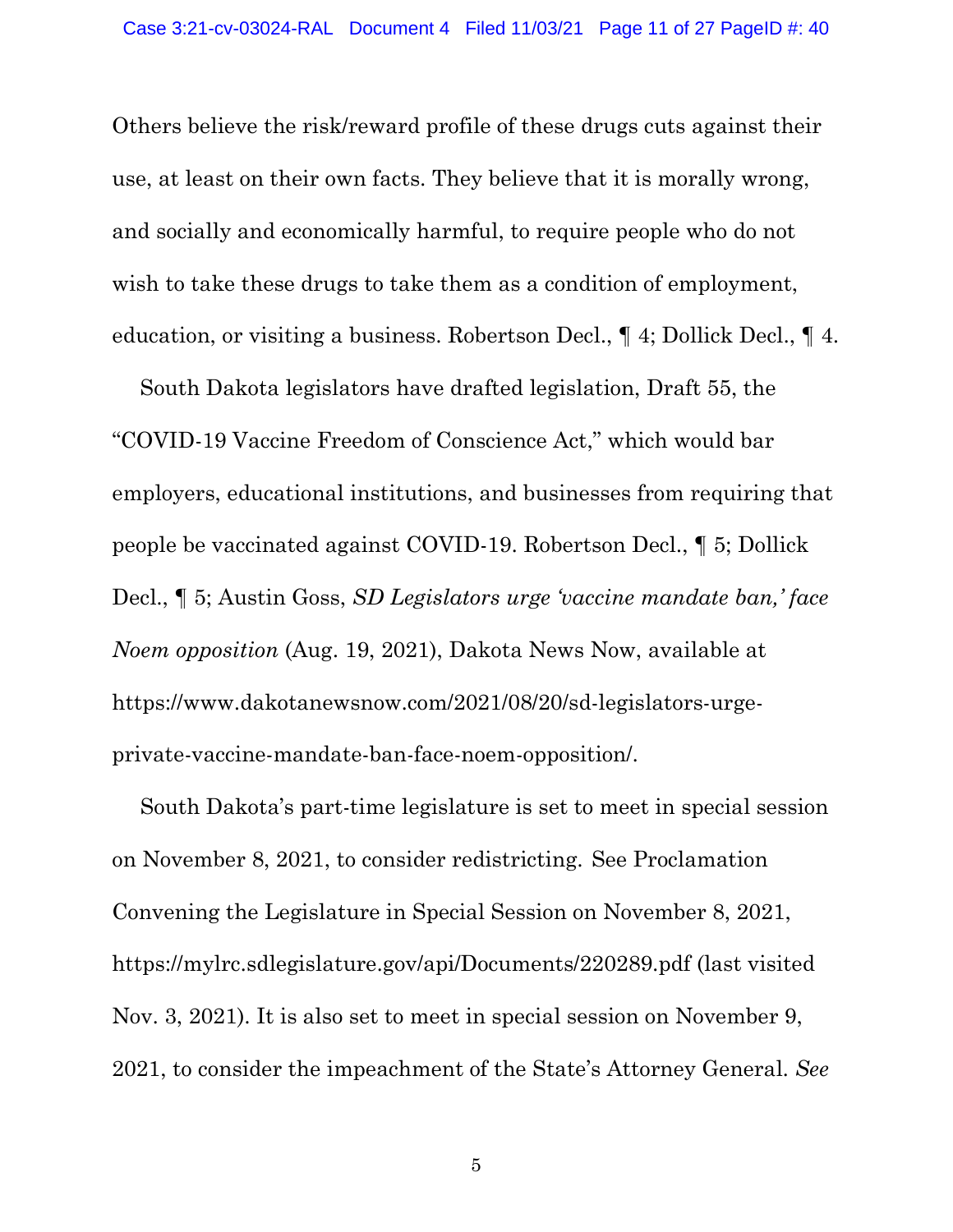Proclamation Convening the Legislature in Special Session on November 9, 2021, https://mylrc.sdlegislature.gov/api/Documents/ 221728.pdf (last visited Nov. 3, 2021).

Plaintiffs intend to hold a political demonstration in support of Draft 55, on the South Dakota Capitol Grounds, on November 8 and 9, 2021, to coincide with the special legislative sessions on those days. It is important to Plaintiffs that they be able to demonstrate on the grounds of the actual seat of state government, especially when the legislature is in session. Speaking and protesting at other times and locations would not hold the same meaning or be as effective. Robertson Decl.,  $\P 6$ ; Dollick Decl., ¶ 6. The demonstration would involve speeches by Robertson, Dollick, and others; chanting; waiving of signs and flags; and distributing political literature. *Id.*

Plaintiffs have attracted approximately 30-40 people to their demonstrations in the past. They estimate at least as many people would attend their planned November 8-9 demonstration at the capitol grounds. Robertson Decl., ¶ 7; Dollick Decl., ¶ 7. Plaintiffs also intend to regularly hold political demonstrations on the South Dakota Capitol Grounds during the winter holiday season, as they believe that their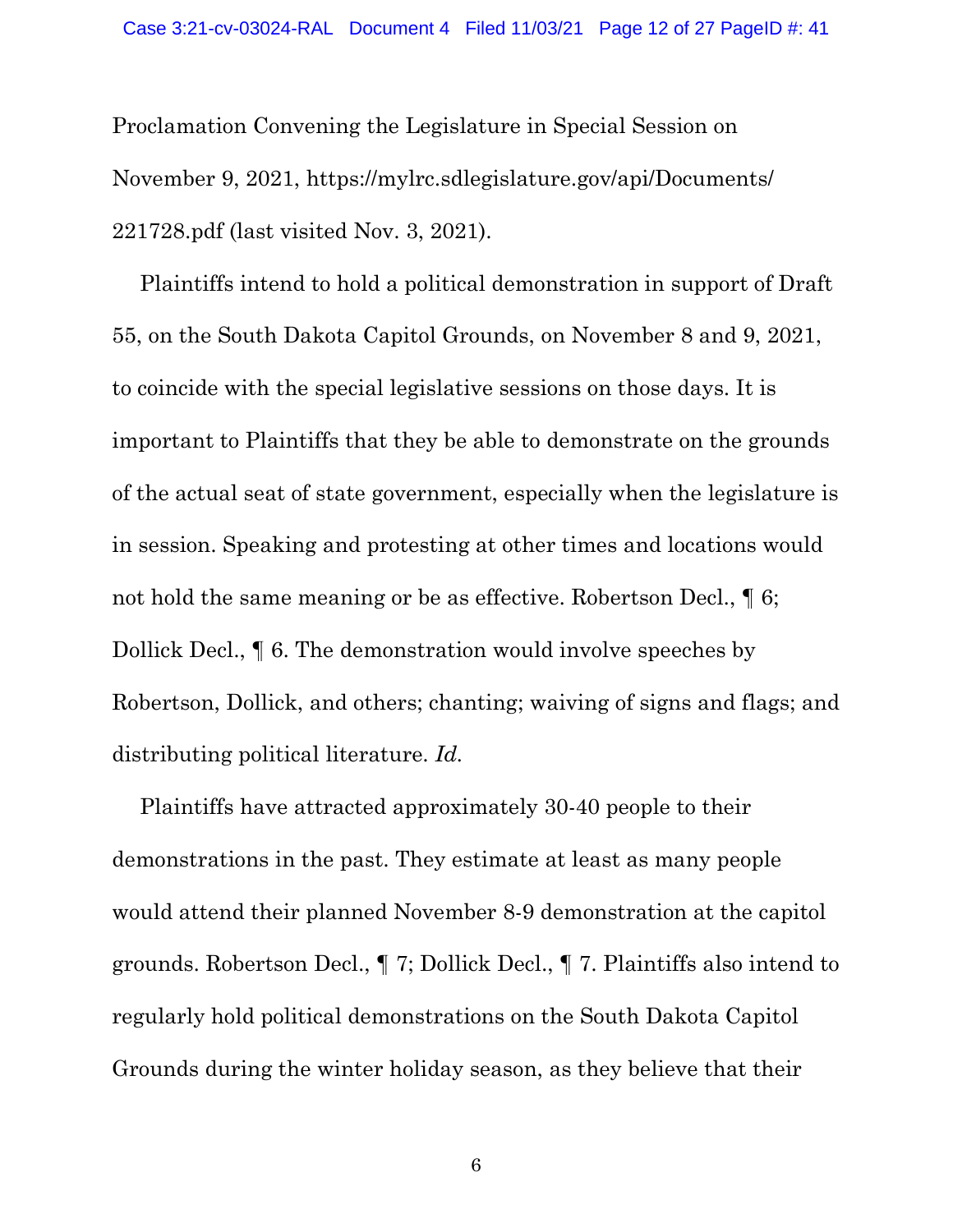messages of freedom, community, and renewal resonate with the holiday spirit. *Id.*

On October 29, 2021, Luke Robertson emailed Joan Henderson, Senior Secretary at the Bureau of Administration, seeking a demonstration permit. "My friends and I consider ourselves Blue State Refugees, and we would like to obtain a permit for using the capitol grounds on Nov 8 and 9 for a political demonstration during the Special Session. How can we obtain this permit?" Robertson Decl., ¶ 8; Exh. A. Henderson responded via email, "Unfortunately, the Capitol Grounds are not available during the Special Session due to the Christmas decorating season." *Id.*

Robertson, in turn, responded via email by linking to the Guidelines, and stating, "The State Capitol and Capitol Grounds Use Guidelines say on section B5 that the annual Christmas tree display is for Thanksgiving week through New Years. My request is for Nov 8-9, which does not fall in that range. Can you please clarify?" Robertson Decl., ¶ 9; Exh. A. On November 1, 2021, Henderson replied, explaining,

South Dakota Capitol in Pierre has a huge Christmas Tree display during that time. And in order to prepare for the display, we start decorating in October. The week of November 8, we have scaffolding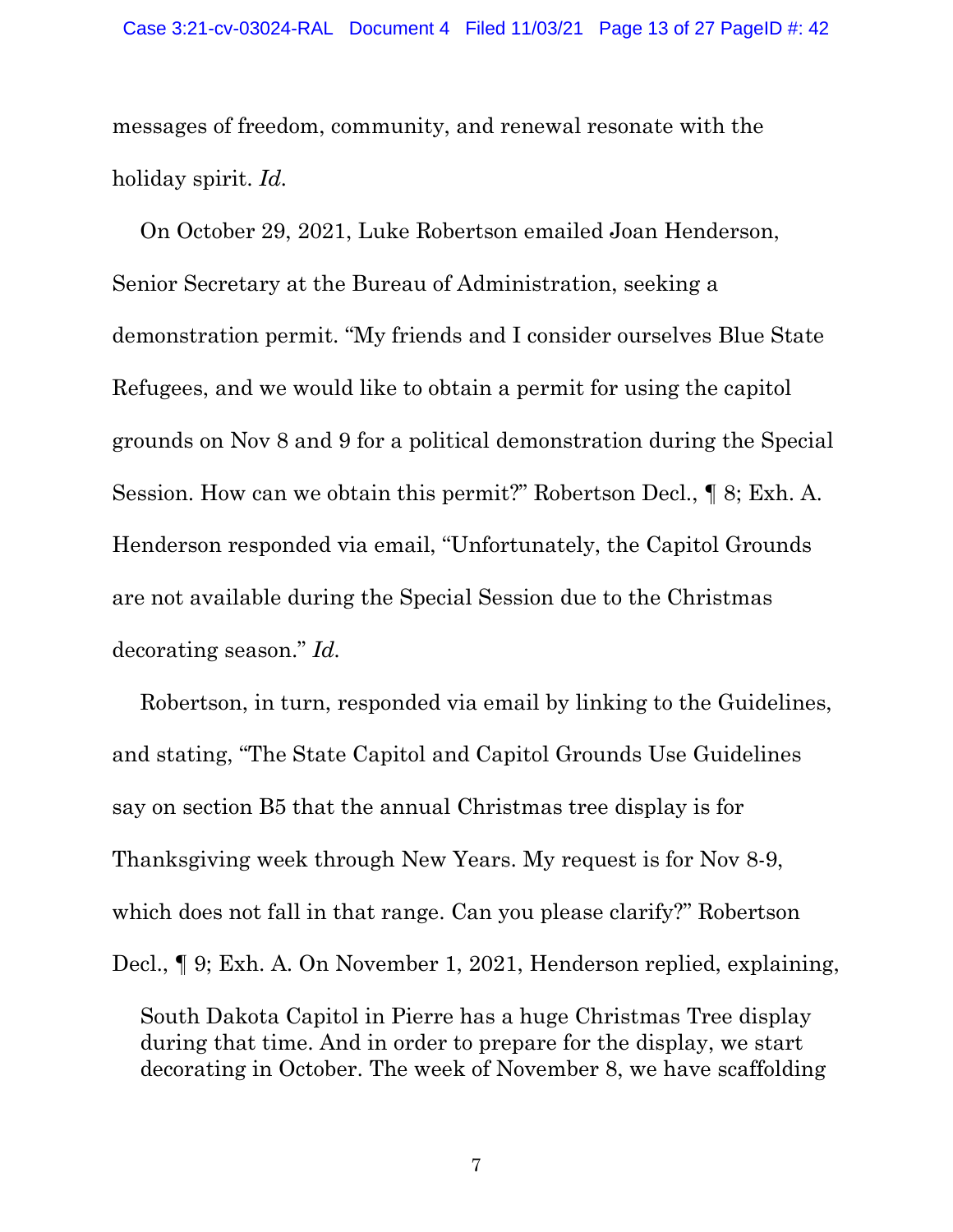in the Capitol Rotunda and we are decorating. In front of the Capitol, we will be preparing for bringing in over 100 trees.

Robinson Decl., ¶ 10; Exh. A.

On November 1, 2021, Blue State Refugees member Sara Lynn Bouzek called the state Bureau of Administration to inquire about getting a permit to demonstrate at the capitol grounds. She spoke with Henderson, who told her that demonstrations are not allowed between November 1 and January 1 anywhere on State capitol grounds property because they are decorating the Capitol for Christmas. Bouzek Decl., ¶ 4. Henderson stated that decorating activity ends on November 22 this year, to be followed by the official lighting ceremony on November 23. She invited Bouzek's party to visit the Capitol to view the decorations, and offered to have Defendant Leah Svendsen call her back with further information. *Id.* ¶ 5.

Shortly afterward, Bouzek received a call from Svendsen. Svendsen confirmed that no demonstrations are allowed during the months of November and December anywhere on the state capitol grounds, because the State considers its decorating activities to be an "event" and allows only one "event" per day anywhere, inside or outside, on the capitol grounds, per Guidelines § A.4 ("Only one activity or event per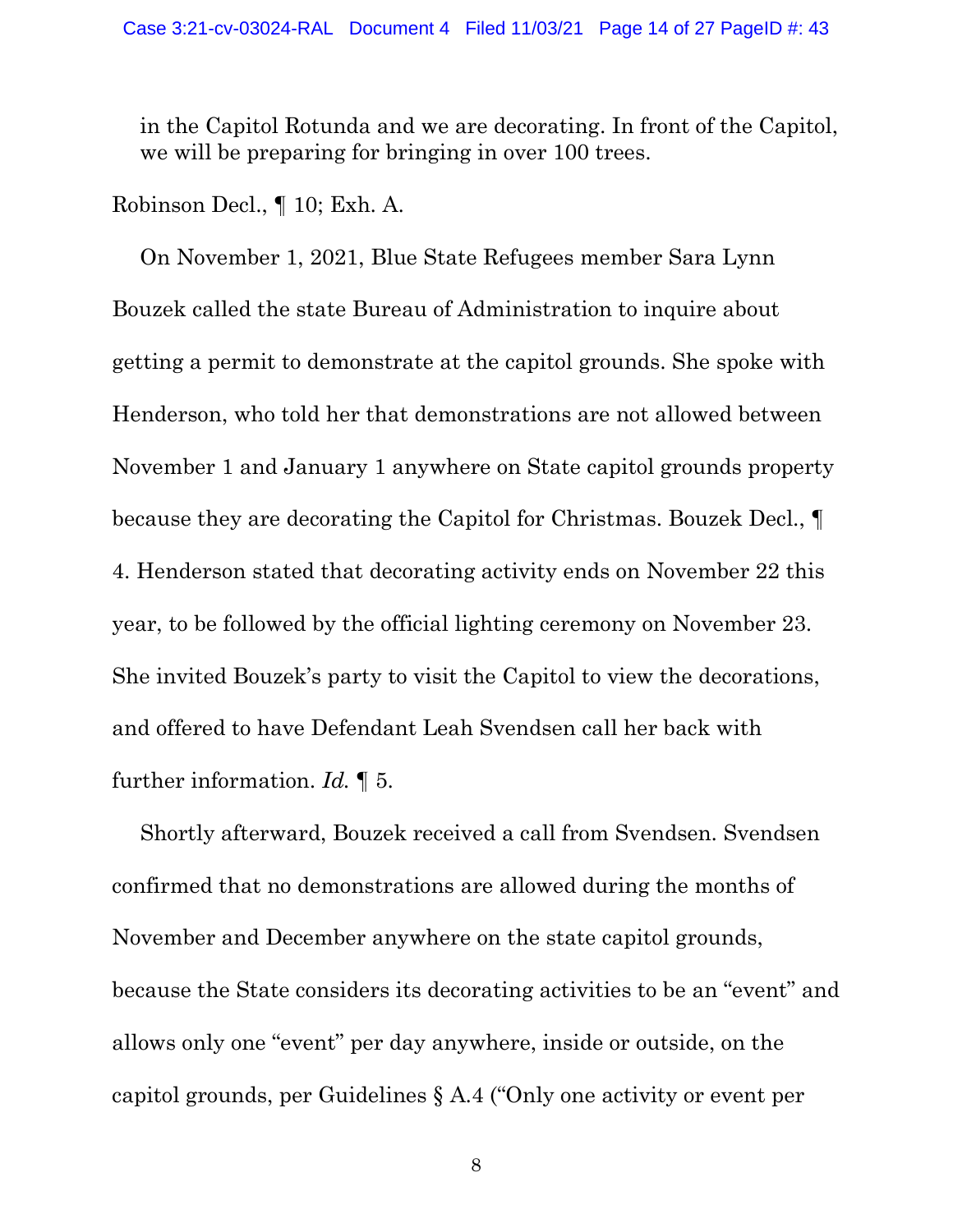day will be approved on a first come, first served basis."). *Id.* ¶ 6. Svendsen stated that a demonstration at any time in November or December would interfere with the decorators' work. *Id*.

Plaintiffs will refrain from engaging in their planned November 8 and 9 demonstration and future holiday season demonstrations at the capitol grounds, because they fear that their demonstrations would be disrupted and that they might face arrest, petty offense charges, fines, prosecution, and imprisonment for demonstrating without a permit. Robertson Decl., ¶ 12; Dollick Decl., ¶ 8; Bouzek Decl.,¶ 7.

#### SUMMARY OF ARGUMENT

Although Plaintiffs need only show a fair chance of prevailing on the merits, they are actually likely to prevail. The State bears the burden of showing that its time, place, and manner restrictions are narrowly tailored to advancing a significant government interest, and that they leave ample alternative means of communication. The wholesale prohibition of First Amendment activity, throughout the capitol grounds and for an uninterrupted period exceeding two months, could not be justified even if the State claimed that such a draconian prohibition advanced a significant government interest.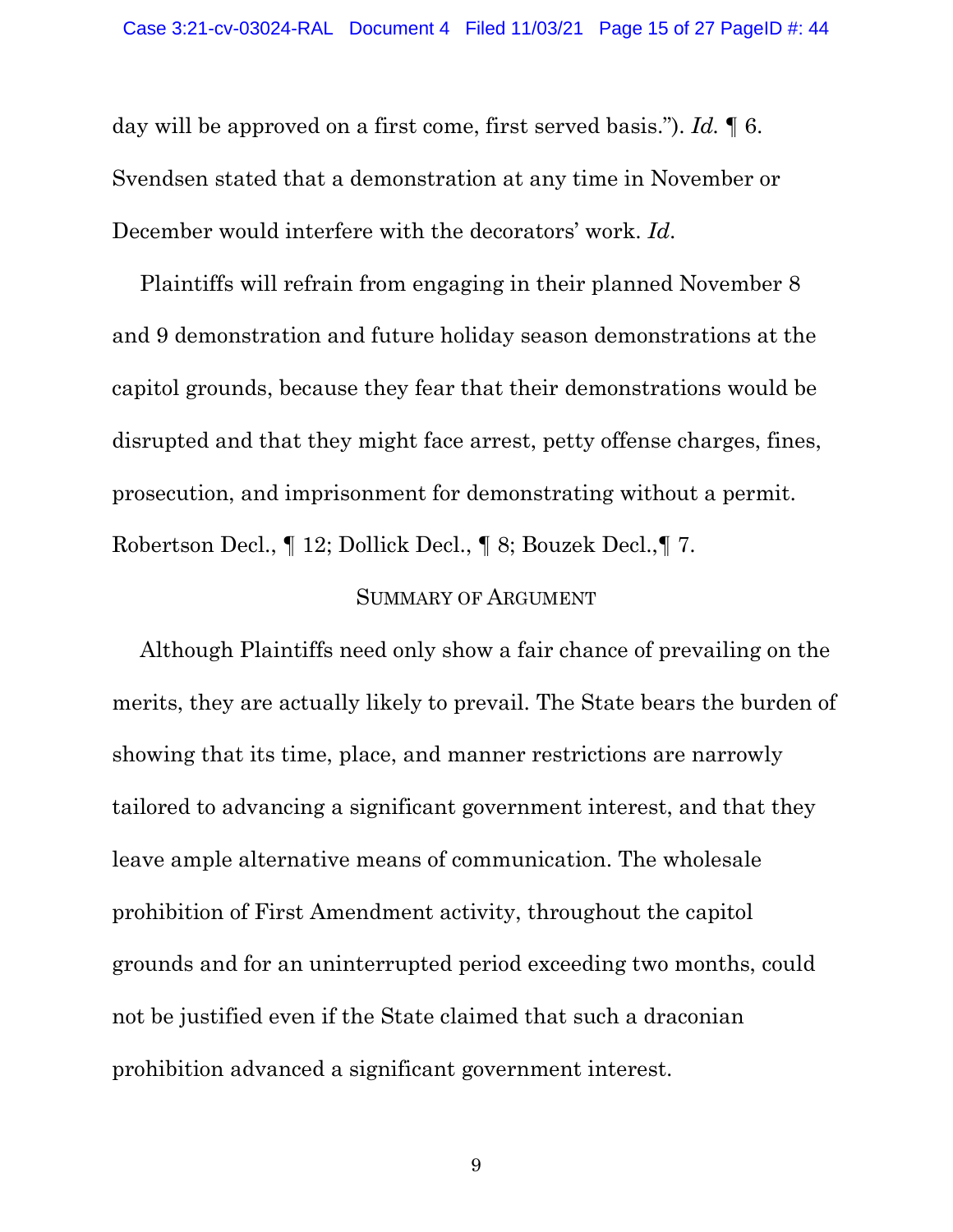The State's asserted interest here—the decoration of the Capitol for Christmas—does not sound in protecting the public's health and safety. Nor does it even make sense as a reason for prohibiting protest. Nor is the seasonal speech prohibition compatible with the State's written guidelines, which specifically allow First Amendment activity *inside* the capitol building during the Christmas season.

Plaintiffs' irreparable harm is plain—they are being forbidden from engaging in core First Amendment activities. The equities balance in their favor, especially considering the lack of harm to the Defendants in having the speech prohibition enjoined. And the public interest always favors protecting rights and enforcing the Constitution. Considering that the State suffers no harm when people use the capitol grounds for their intended, traditional purpose, the motion should be granted, and without a bond.

#### ARGUMENT

"A district court considering injunctive relief evaluates the movant's likelihood of success on the merits, the threat of irreparable harm to the movant, the balance of the equities between the parties, and whether an injunction is in the public interest." *Turtle Island Foods, SPC v.*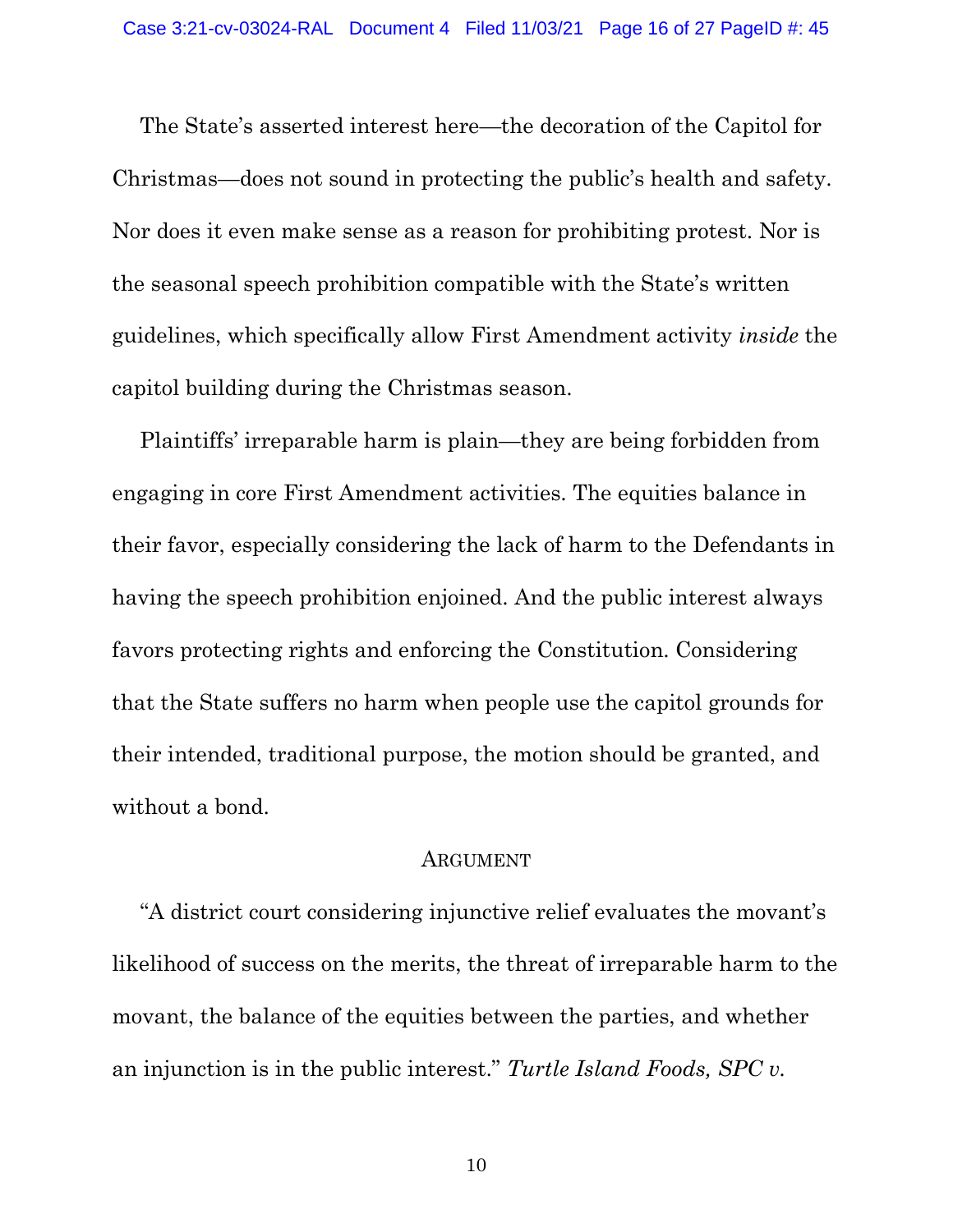*Thompson*, 992 F.3d 694, 699 (8th Cir. 2021) (internal quotation marks omitted). Because Plaintiffs are not challenging any product of the democratic process, such as a duly enacted statute, they need only establish a "fair chance of prevailing" with respect to the first prong. *Richland/Wilkin Joint Powers Auth. v. United States Army Corps of Eng'rs*, 826 F.3d 1030, 1040 (8th Cir. 2016) (citation omitted).

However, "[w]hen a plaintiff has shown a likely violation of his or her First Amendment rights, the other requirements for obtaining a preliminary injunction are generally deemed to have been satisfied." *Libertarian Party of Ark. v. Thurston*, 962 F.3d 390, 405 (8th Cir. 2020) (internal quotation marks omitted). A "likely First Amendment violation further means that the public interest and the balance of harms (including irreparable harm to [plaintiff ]) favor granting the injunction." *Child Evangelism Fellowship of Minn. v. Minneapolis Special Sch. Dist. No. 1*, 690 F.3d 996, 1004 (8th Cir. 2012) (citation omitted). Moreover, considering that following constitutional requirements cannot injure Defendants, the Court should not require a bond to secure the injunction.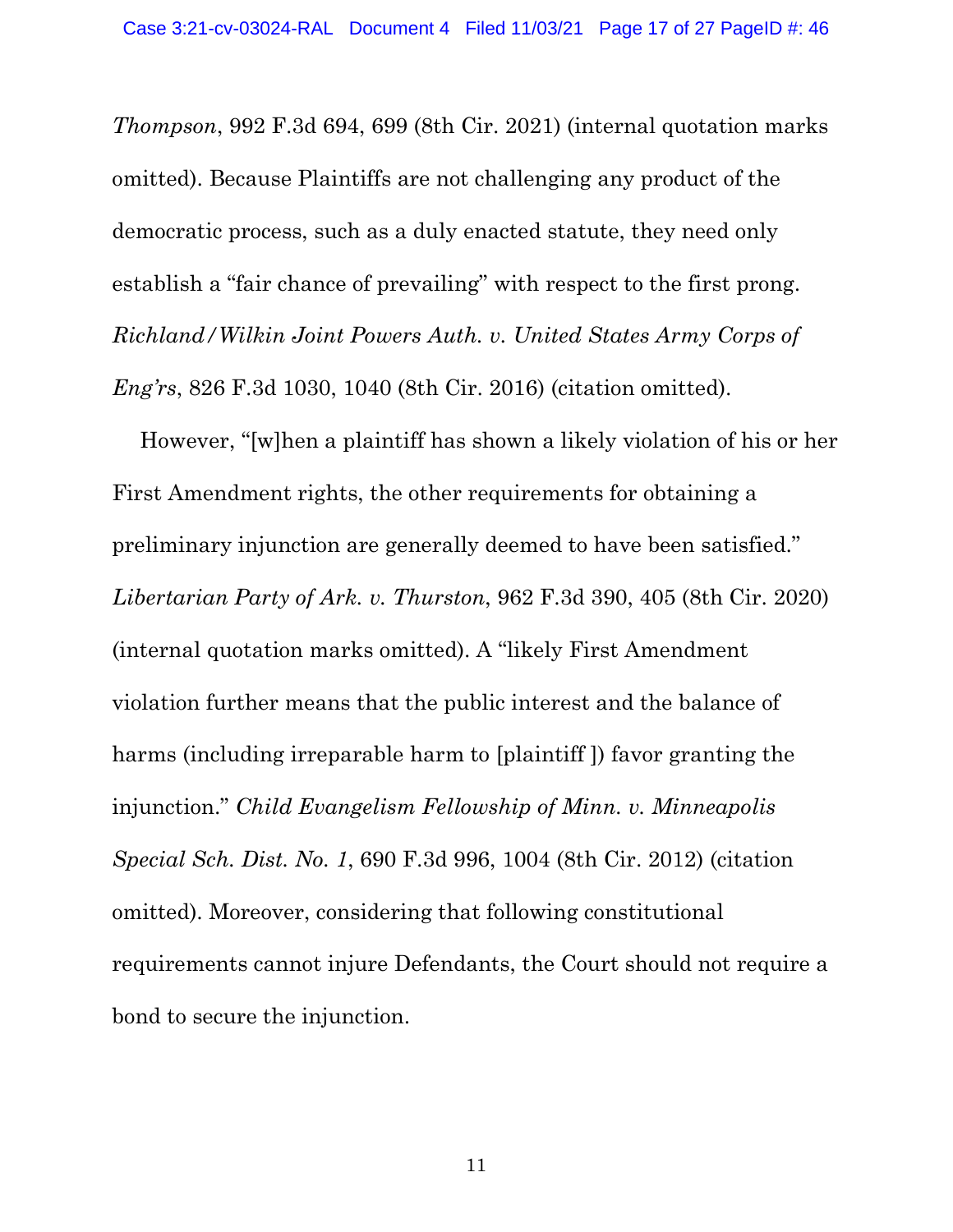I. PLAINTIFFS WILL SUCCEED ON THE MERITS, AS DEFENDANTS' SEASONAL SPEECH PROHIBITION IS NOT NARROWLY TAILORED TO SERVING A SIGNIFICANT GOVERNMENT INTEREST, AND LEAVES NO ALTERNATIVE CHANNELS OF COMMUNICATION.

"[T]he Supreme Court uses a forum analysis for evaluating restrictions of speech on government property," which "initially requires a court to determine whether a property is a traditional public forum, a designated public forum, or a nonpublic forum." *Bowman v. White*, 444 F.3d 967, 974 (8th Cir. 2006) (citations omitted). "[T]he extent to which access to, and the character of speech upon, government property may be limited depends upon the nature of the forum in which the speech takes place." *Id.* at 974-75 (citation omitted).

The South Dakota capitol grounds are a quintessential traditional public forum, falling within the category that includes "parks which 'have immemorially been held in trust for the use of the public and, time out of mind, have been used for purposes of assembly, communicating thoughts between citizens, and discussing public questions.'" *Perry Educ. Ass'n v. Perry Local Educators' Ass'n*, 460 U.S. 37, 45 (1983) (quoting *Hague v. CIO*, 307 U.S. 496, 515 (1939)).

Chief among such parks are the parks surrounding seats of government, from Capitol Hill in Washington, D.C., to state capitol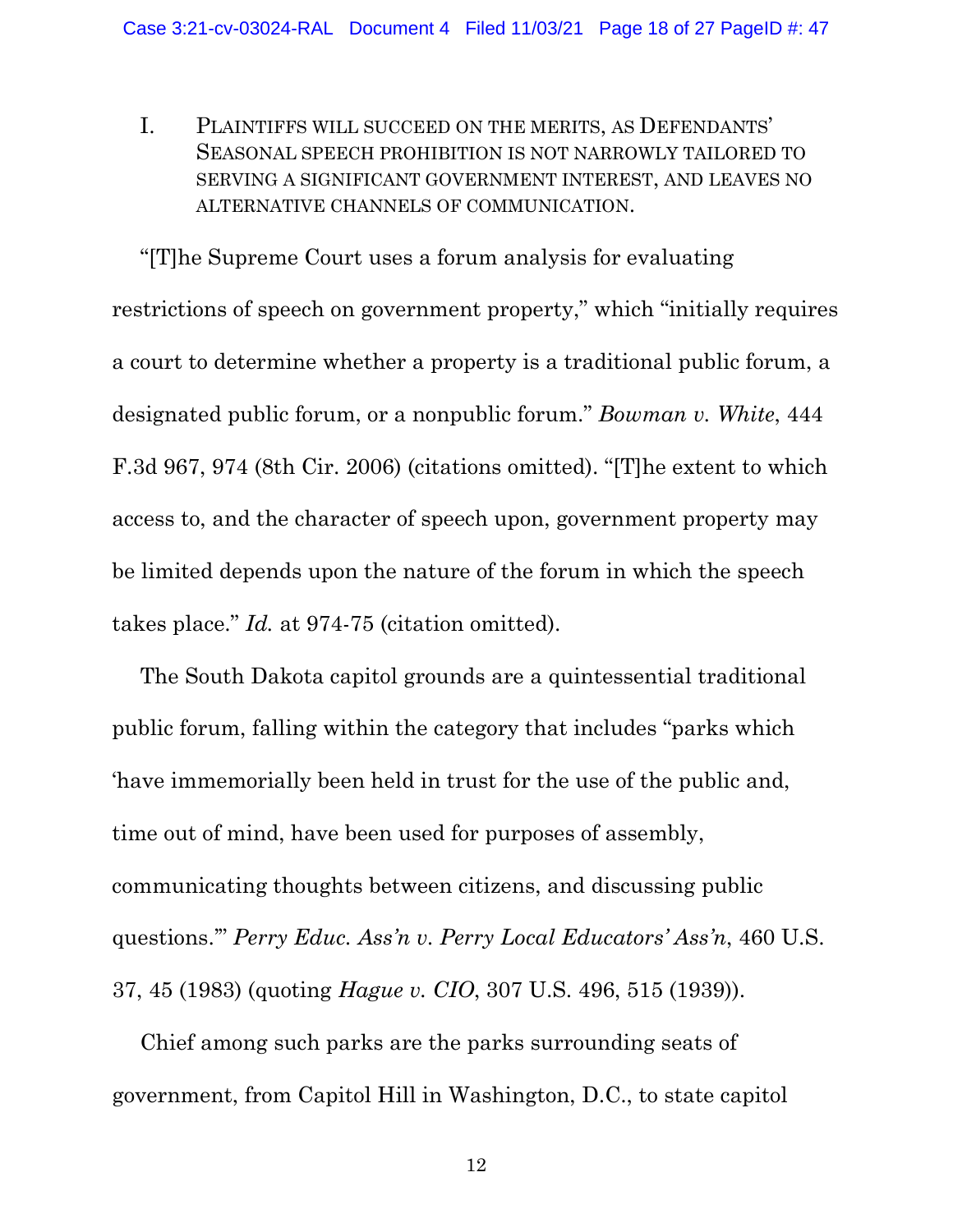grounds such as South Dakota's, to lawns adjacent to county courthouses and municipal buildings. *Lederman v. United States*, 291 F.3d 36, 41 (D.C. Cir. 2002) ("[C]ourts have long recognized that the Capitol Grounds as a whole meet the definition of a traditional public forum: They have traditionally been open to the public, and their intended use is consistent with public expression."); *Pinette v. Capitol Square Review & Advisory Bd*., 30 F.3d 675, 678 (6th Cir. 1994) ("[Ohio's] Capitol Square is, indeed, a traditional public forum"), *aff'd*, 515 U.S. 753 (1995); *Am. Civ. Liberties Union v. Wilkinson*, 895 F.2d 1098, 1101 (6th Cir. 1990) (Kentucky Capitol Grounds "a recognized public forum"); *Watters v. Otter*, 955 F. Supp. 2d 1178, 1186 (D. Idaho 2013) (courthouse grounds across from Idaho's State Capitol: "this public open space is highly visible and physically close to the seat of State Government, making it a natural forum for political protests"); *Smith v. Lindstrom*, 699 F. Supp. 549, 563 (W.D. Va. 1988) (front lawn of county office building: "The site's function -- the lawn in front of a seat of government -- is similar to other settings judged to be traditional public fora.") (citations omitted), *aff'd*, 895 F.2d 953 (4th Cir. 1990); *Mich. Up & Out of Poverty Now Coal. v. State*, 210 Mich. App. 162, 172,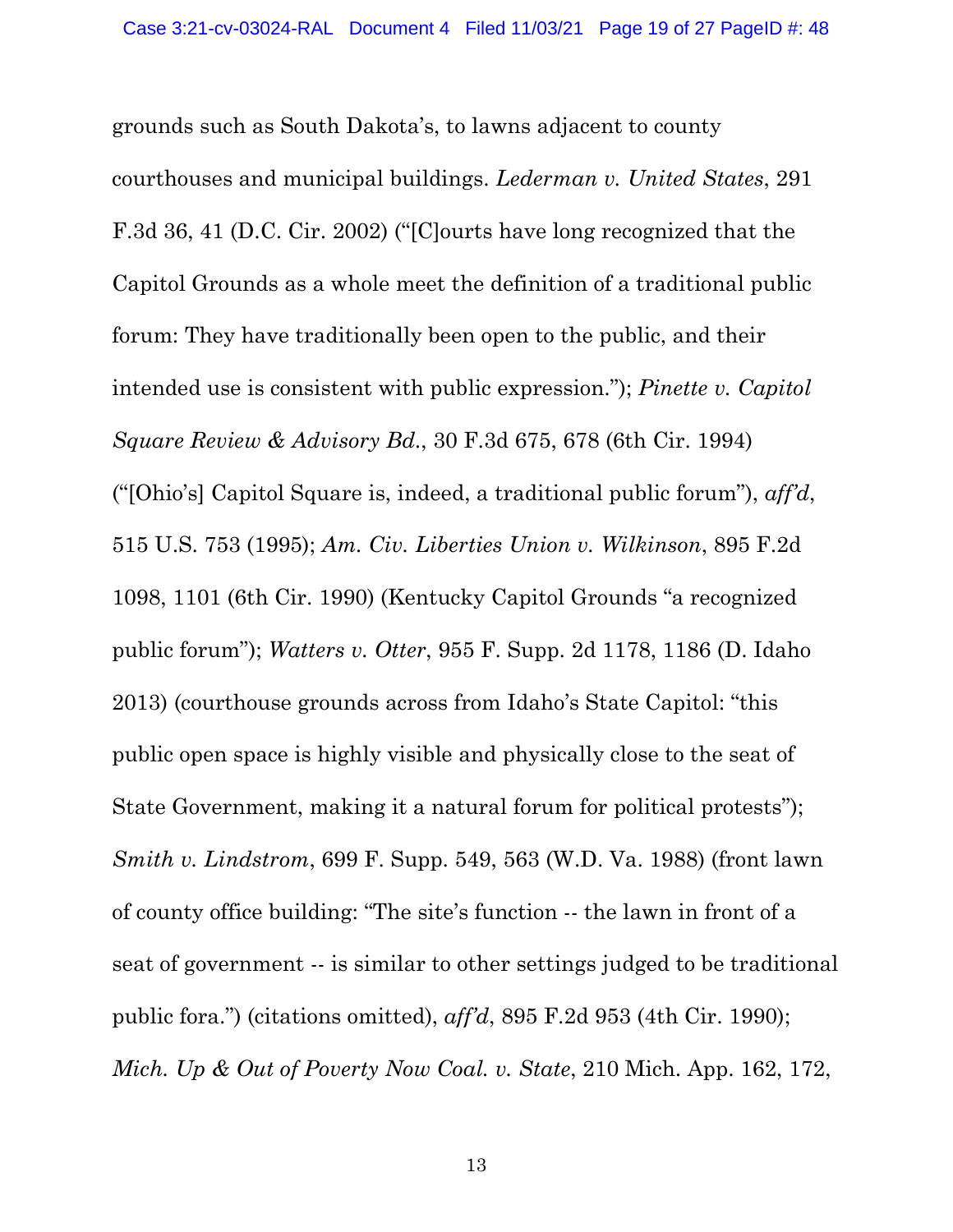533 N.W.2d 339, 345 (1995) ("The Capitol grounds constitute a traditional public forum, where the right to free speech is closely guarded.").

Indeed, advocating for political change "at the site of the State Government" is the "most pristine and classic form" of exercising the First Amendment freedoms of speech, assembly, and petition. *Edwards v. South Carolina*, 372 U.S. 229, 235-36 (1963).

"To justify a content-neutral restriction on the time, place, and manner of protected speech in a public forum," Defendants "must show that the restriction is 'narrowly tailored to serve a significant governmental interest, and . . . leave[s] open ample alternative channels for communication of the information.'" *Johnson v. Minneapolis Park & Rec. Bd*., 729 F.3d 1094, 1099 (8th Cir. 2013) (quoting *Clark v. Cmty. for Creative Non-Violence*, 468 U.S. 288, 293 (1984)). The same narrow tailoring analysis governs Plaintiffs' claims under the rights of assembly, *see, e.g., Pleasant Grove City v. Summum*, 555 U.S. 460, 469 (2009); *Cox v. Louisiana*, 379 U.S. 536, 554-55 (1965), and petition, *Borough of Duryea v. Guarnieri*, 564 U.S. 379, 388-89 (2011); *Hoffmann v. Liberty*, 905 F.2d 229, 233 (8th Cir. 1990).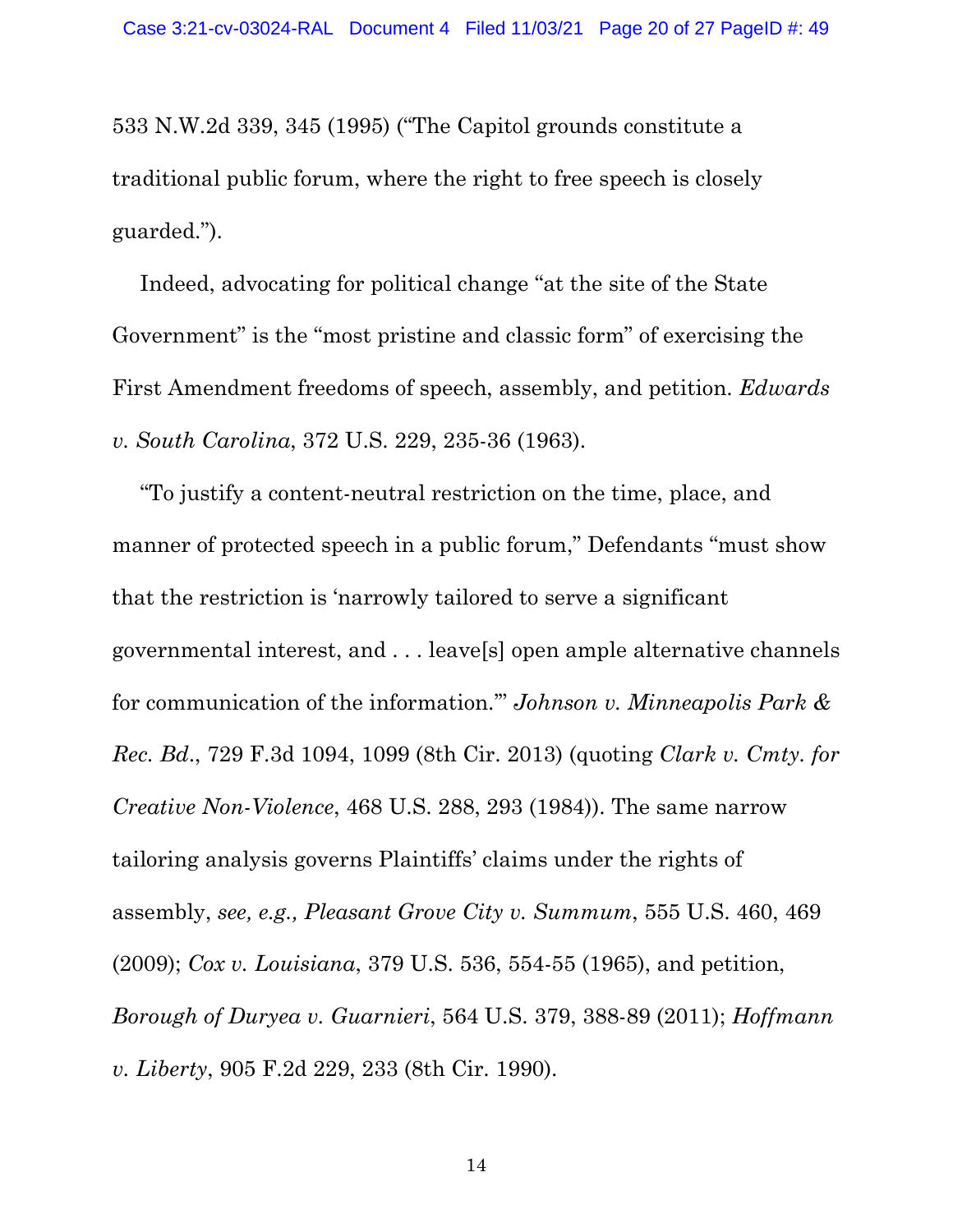Th[e] narrow tailoring requirement means not only that the regulation must promote a substantial government interest that would be achieved less effectively absent the regulation, but also that the factual situation demonstrates a real need for the government to act to protect its interests. In other words, it is not enough for [Defendants] to recite an interest that is significant in the abstract; there must be a genuine nexus between the regulation and the interest [they] seek[] to serve.

*Johnson*, 729 F.3d at 1099 (internal quotation marks, citations, and punctuation omitted).

Defendants cannot carry their burden. To be sure, "the state has a significant and legitimate interest in controlling the grounds at its own seat of government," including "legitimate" "aesthetic interests." *Lubavitch of Iowa, Inc. v. Walters*, 684 F. Supp. 610, 614 (S.D. Ia. 1988). And courts recognize that the "state may legitimately exercise its police powers to advance aesthetic values," *Jacobsen v. Harris*, 869 F.2d 1172, 1174 (8th Cir. 1989) (citation omitted), particularly as zoning to protect historic districts or reduce urban blight can significantly impact property values. But in this context, though Plaintiffs support the Christmas display, the State's interest in decorating its Capitol is not equivalent to "substantial" interests such as those in maintaining public safety.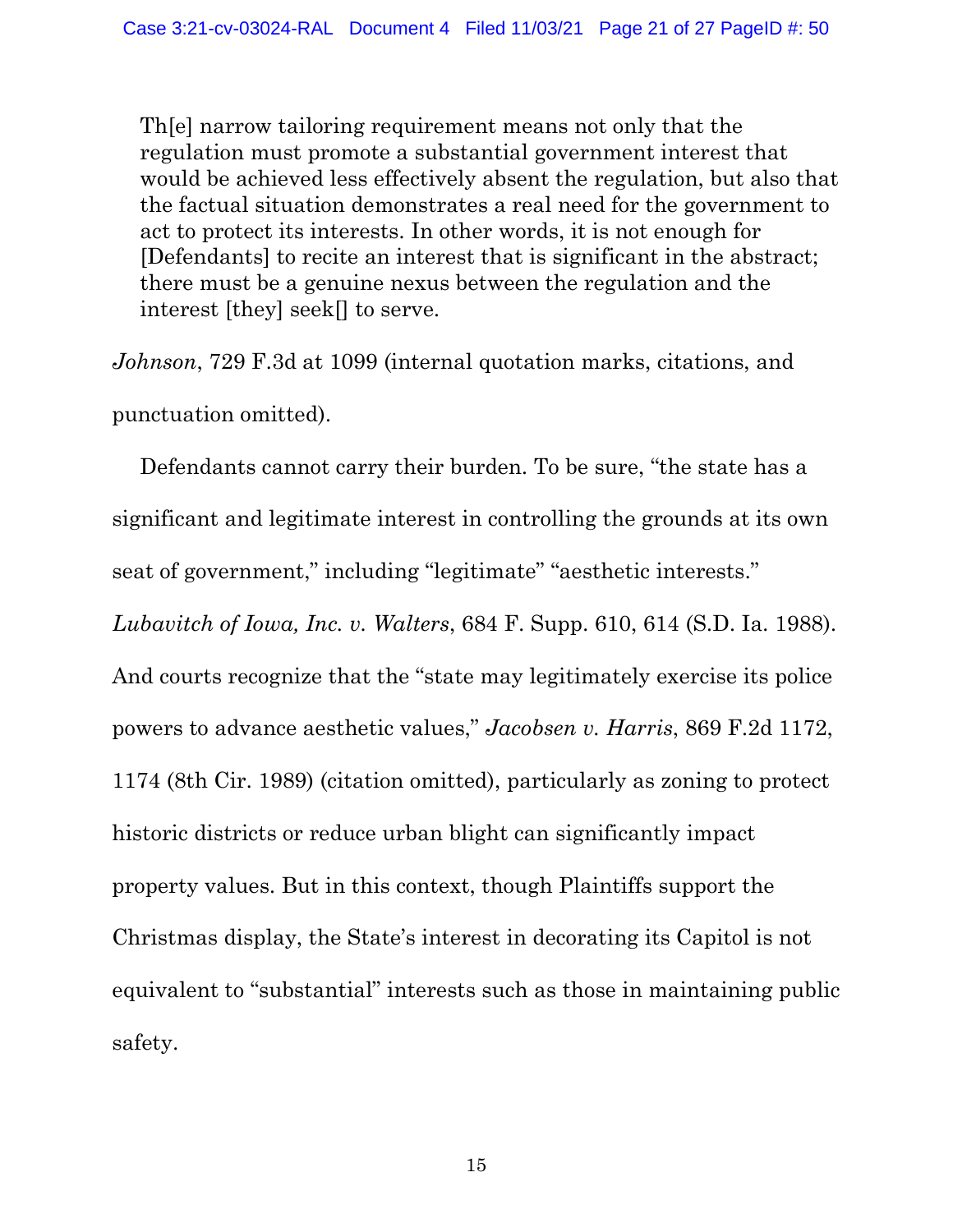More importantly, even if the Court were to assume that the State's decorating interest is substantial, the seasonal speech ban is not remotely tailored to the decorating interest, let alone narrowly so. There is no "real need" for such a broad ban, and there is no "genuine nexus" between the decorating interest and the seasonal speech ban.

The capitol grounds extend to over 200 acres, or roughly 150 football fields. Banning *all* First Amendment activity in an area this size— continuously for at least<sup>[1](#page-21-0)</sup> two months—is not in any way tailored to advancing any interest in allowing State workers to decorate the Capitol or any of its surroundings. Defendants can keep people away from the Capitol's front doors while trees are coming through. They can keep people out of the rotunda while the trees are moved through the area and decorated with ornaments. What this has to do with people protesting half a mile away is unclear. Plaintiffs should be allowed to demonstrate as near to the capitol as possible without interfering with any decorating activity, should that be occurring at the same time.

Plaintiffs do not question that public parks can be closed for maintenance. Groundskeepers everywhere will, on occasion, cordon off

 $\overline{a}$ 

<span id="page-21-0"></span><sup>&</sup>lt;sup>1</sup>Ms. Henderson noted that the decoration starts in October.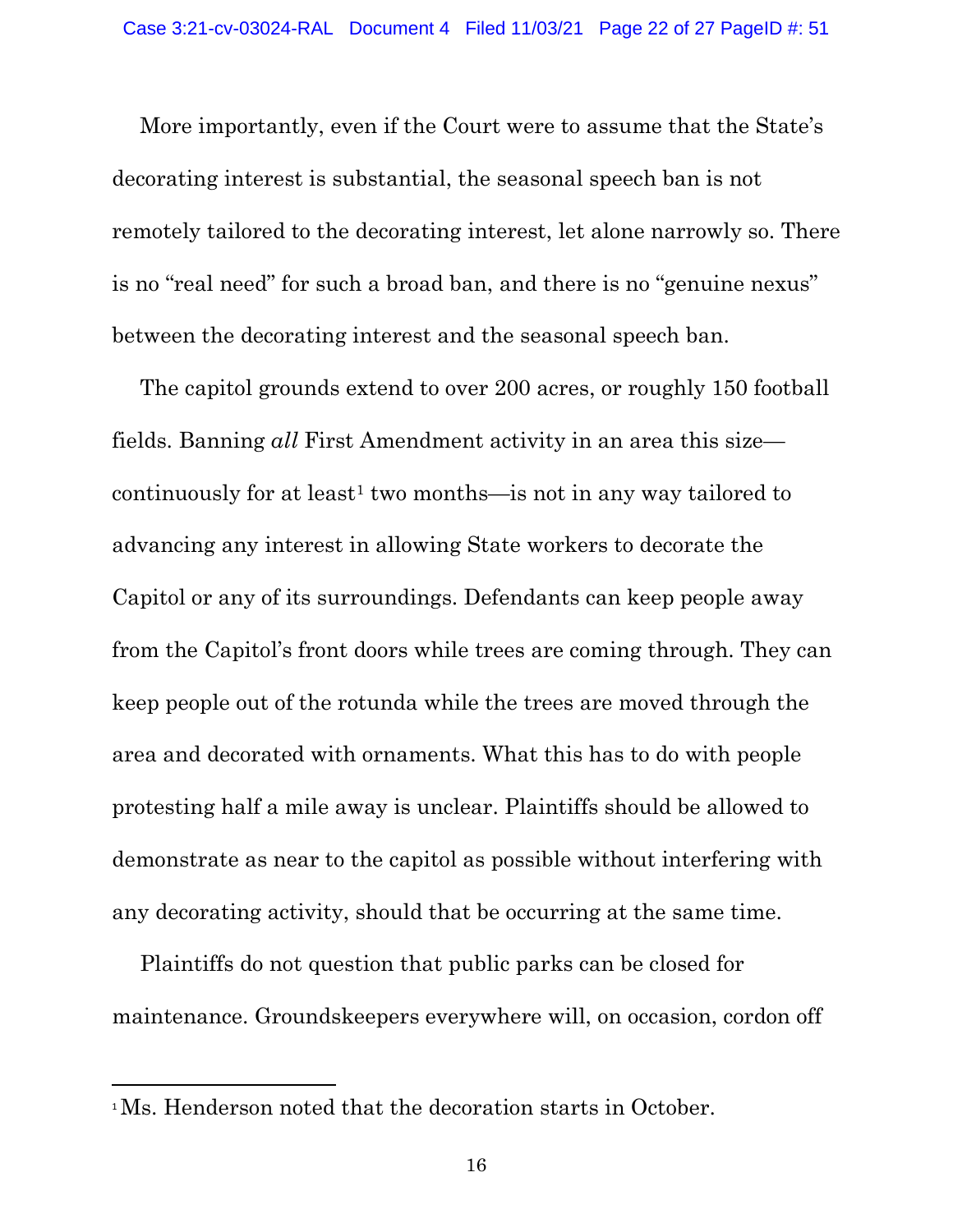some discrete area of a park, while workers trim trees, mow grass, and install or maintain amenities—for as long as they need to work and not any longer. But Defendants are not pervasively decorating throughout the entire capitol grounds, 24 hours a day, seven days a week, for a solid two months or more, and in any manner that is inherently incompatible with speech and protest. Nor are they closing the entire capitol grounds to visitors, for any apparent length of time. Indeed, Henderson welcomed Plaintiffs to visit the Christmas display as early as November 23, by which time the decorating activity would have concluded not even half-way through the speech ban's duration.

The need for such a broad prohibition is also undermined by the State's written guidelines. Even inside the capitol rotunda—the heart of the Christmas tree display—"activities and events" are supposedly allowed between Thanksgiving week and Christmas, so long as they are Christmas tree related. Guidelines, § B.5. Yet for some reason, no events whatsoever are allowed anywhere throughout hundreds of acres outside, for weeks before and after this time.

Because the seasonal speech prohibition is not narrowly tailored to any significant government interest, the state cannot carry its burden,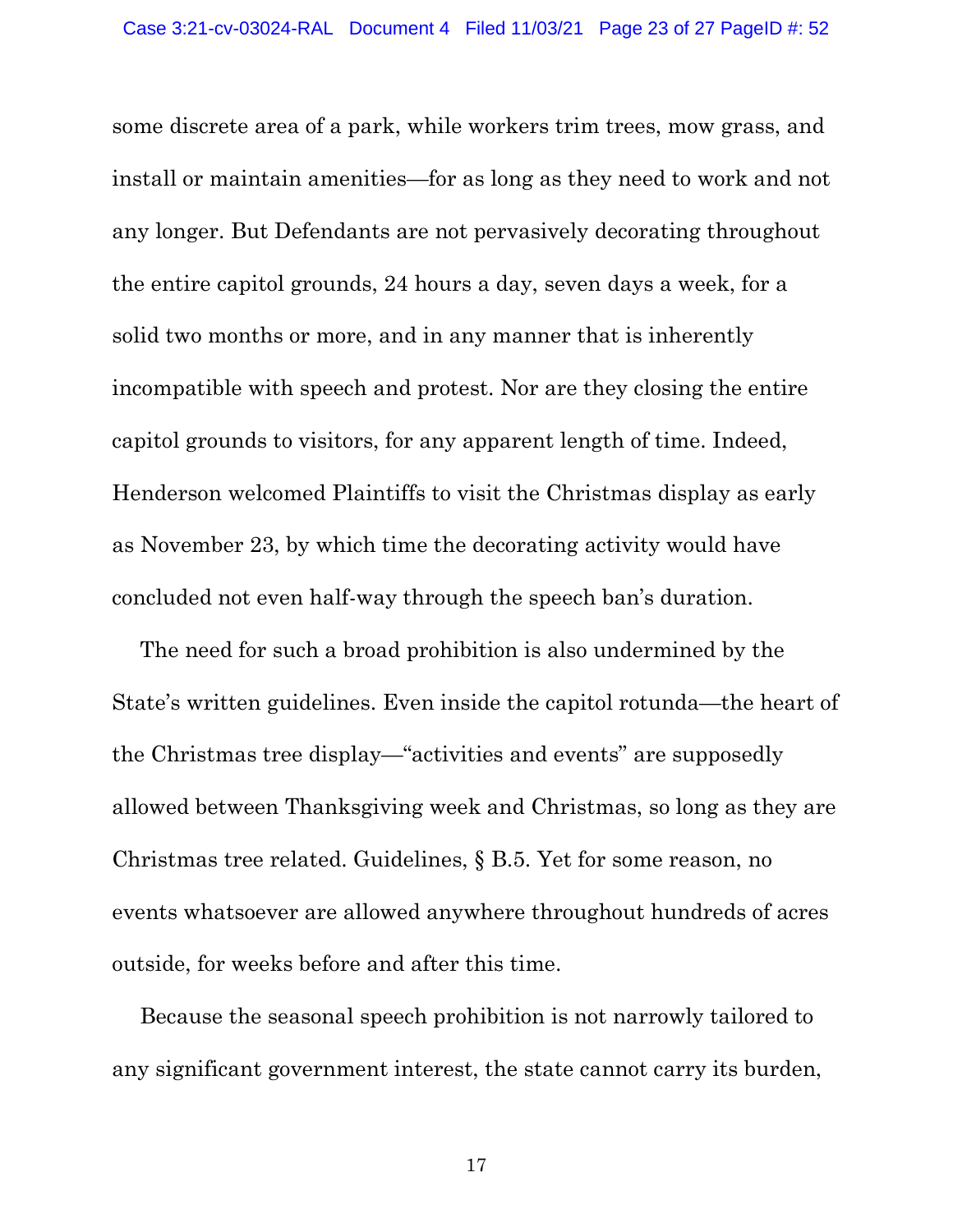and the practice is unconstitutional; there is no need to examine whether the seasonal speech ban leaves open ample alternative means of communication. But Plaintiffs note that it does not. Defendants have left no doubt that they are prohibiting demonstrations throughout the entirety of the State's property. And it is well-established that "one is not to have the exercise of his liberty of expression in appropriate places abridged on the plea that it may be exercised in some other place." *Schneider v. State*, 308 U.S. 147, 163 (1939); *Josephine Havlak Photographer, Inc. v. Vill. of Twin Oaks*, 163 F. Supp. 3d 592, 601 (E.D. Mo. 2016) ("to say that [plaintiffs] can use other parks in other municipalities misses the mark").

Moreover, an alternative location may be insufficient "where that expression depends in whole or part on the chosen location." *Havlak v. Vill. of Twin Oaks (In re Josephine Havlak Photographer, Inc.),* 864 F.3d 905, 918 (8th Cir. 2017) (quoting *Galvin v. Hay*, 374 F.3d 739, 756 (9th Cir. 2004)). The capitol grounds are *sui generis*, *Edwards*, 372 U.S. at 235-36, and Plaintiffs' speech derives its meaning and impact, in part, from its location at the seat of government. Robinson Decl., ¶ 6; Dollick Decl., ¶ 6.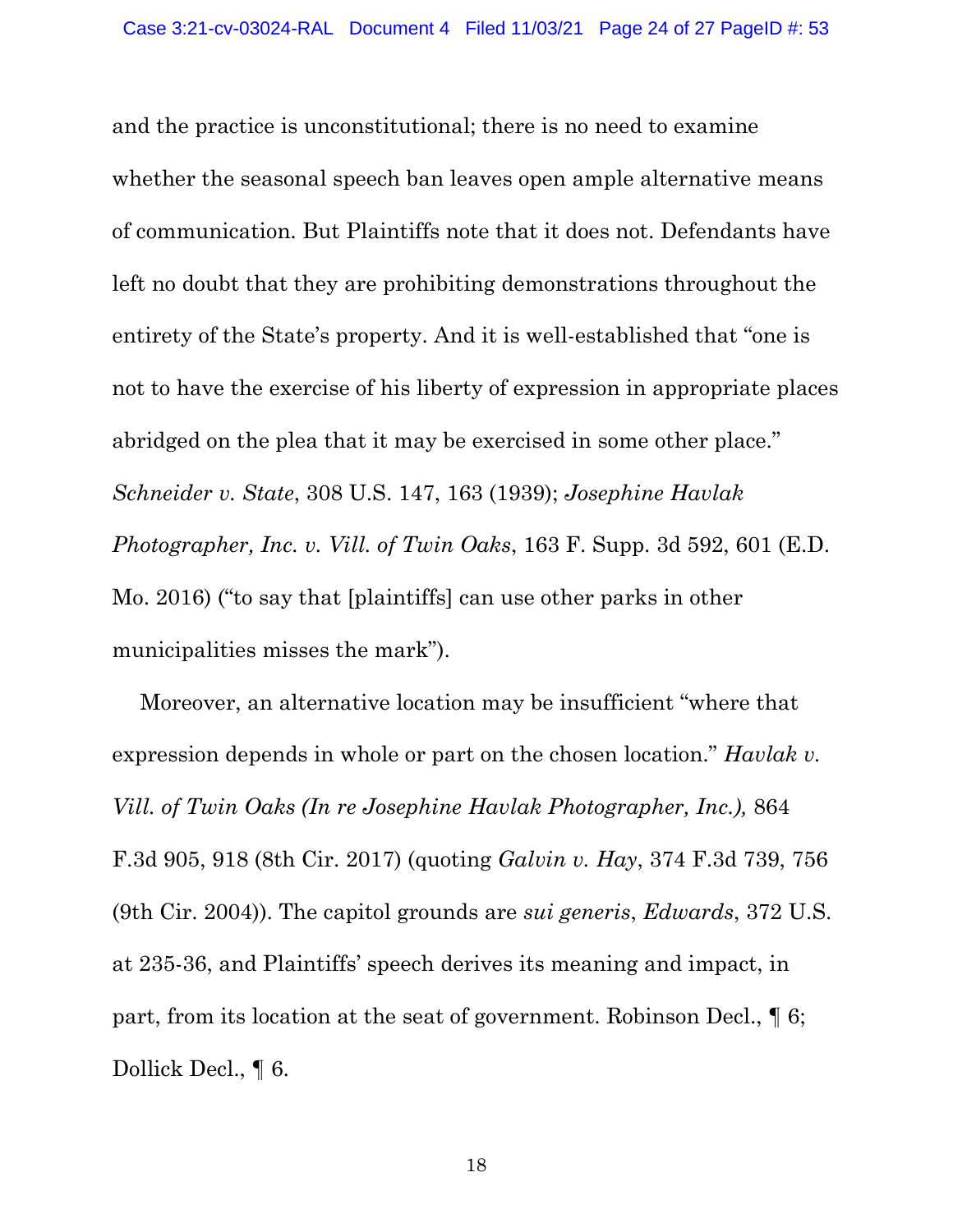II. THE SEASONAL SPEECH BAN IRREPARABLY INJURES PLAINTIFFS.

"It is well-established that '[t]he loss of First Amendment freedoms, for even minimal periods of time, unquestionably constitutes irreparable injury.'" *Powell v. Noble*, 798 F.3d 690, 702 (8th Cir. 2015) (quoting *Elrod v. Burns*, 427 U.S. 347, 373 (1976)).

III. THE BALANCE OF THE EQUITIES, AND THE PUBLIC INTEREST, FAVOR PLAINTIFFS.

"The remote chance" that Defendants might later prevail "cannot be held sufficient to overcome the public's interest in protecting freedom of expression under the First Amendment [as] it is always in the public interest to protect constitutional rights[,] and [t]he balance of equities . . . generally favors the constitutionally-protected freedom of expression." *Rodgers v. Bryant*, 942 F.3d 451, 458 (8th Cir. 2019) (internal quotation marks omitted).

IV. THE COURT SHOULD NOT REQUIRE PLAINTIFFS TO POST A BOND.

Although Fed. R. Civ. P. 65(c) requires the Court to set a bond as a condition of issuing a preliminary injunction, "[t]he amount of the bond rests within the sound discretion of the trial court." *Perfetti Van Melle USA, Inc. v. Midwest Processing, LLC*, 135 F. Supp. 3d 1015, 1021 (D.S.D. 2015) (internal quotation marks omitted). Courts have used this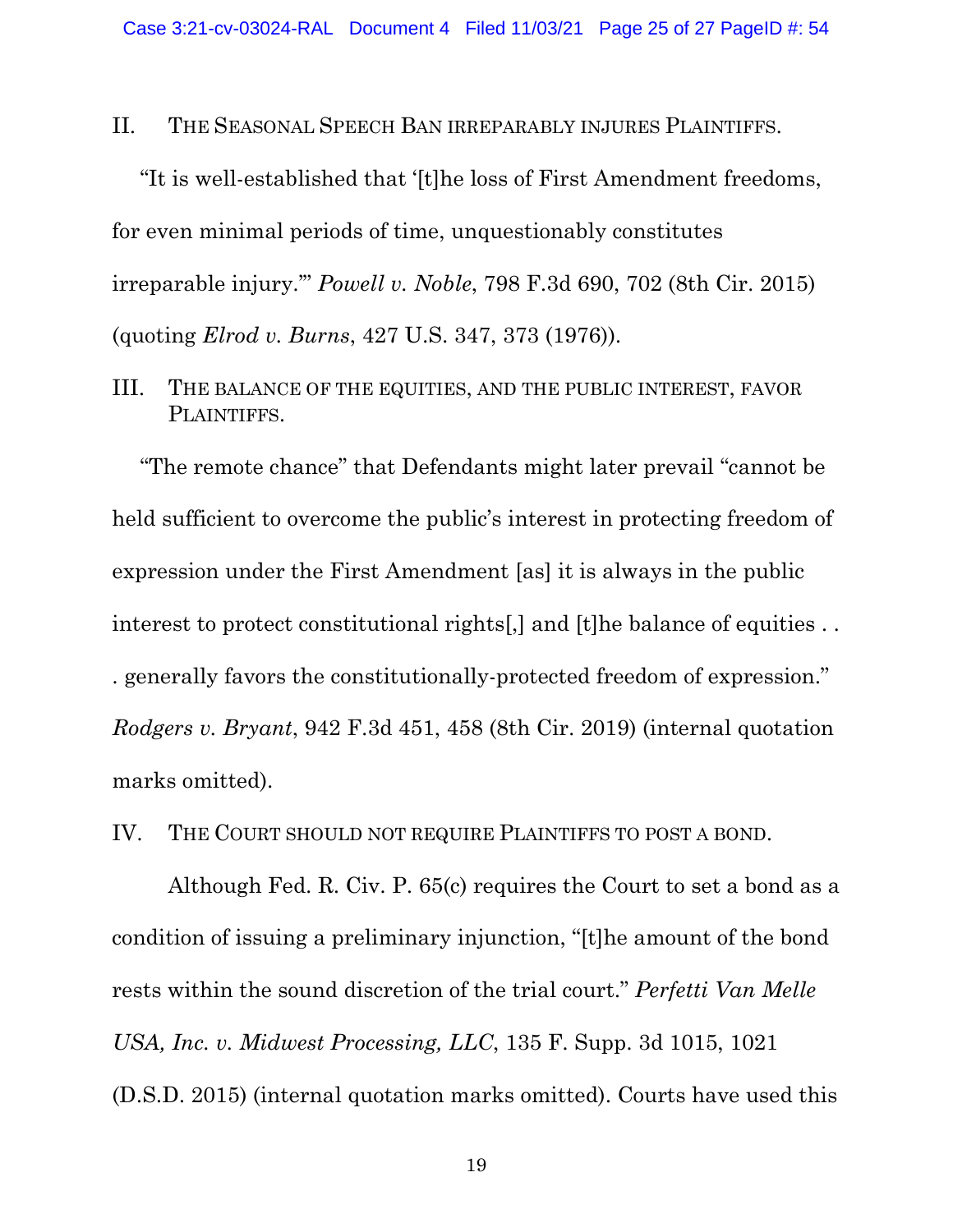discretion to set the amount at zero, dispensing with the bond entirely "where the damages resulting from a wrongful issuance of an injunction have not been shown." *Richland*, 826 F.3d at 1043 (citations omitted). "[I]t [i]s permissible for the district court to waive the bond requirement based on its evaluation of public interest in [a] specific case." *Id.*

Plaintiffs would not ordinarily be required to post a bond as a condition of exercising their fundamental First Amendment rights. Nor would the State be damaged merely by being required to treat its traditional public forum like a traditional public forum, and dispense with its unconstitutional seasonal speech prohibition. Accordingly, the Court should not require the posting of a bond.

#### **CONCLUSION**

The Court should grant a temporary restraining order and a preliminary injunction.